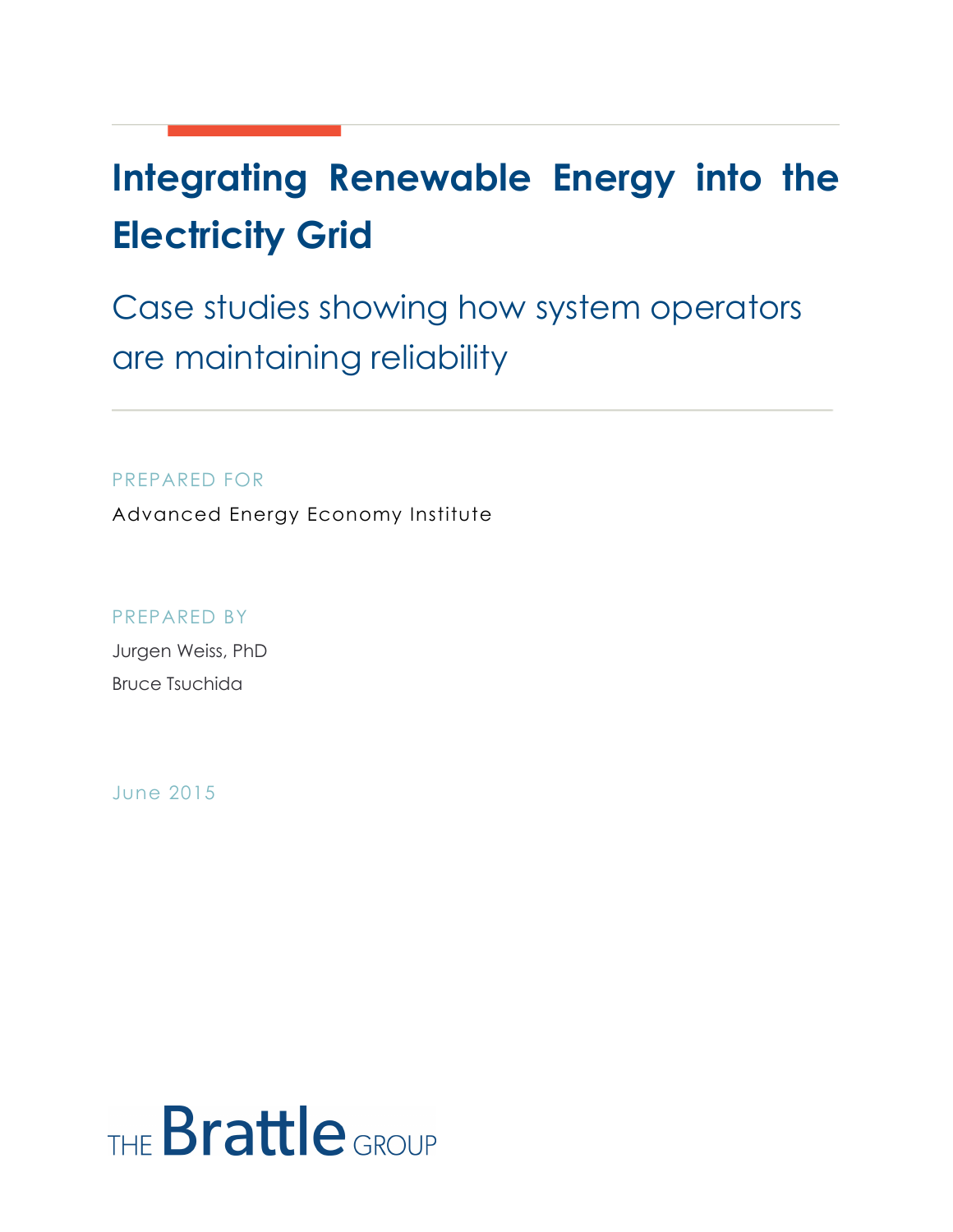This report was prepared for Advanced Energy Economy Institute. All results and any errors are the responsibility of the authors and do not represent the opinion of The Brattle Group, Inc. or its clients.

Acknowledgement: We acknowledge the valuable contributions of Judy Chang, Marc Chupka, Sam Newell, Frank Graves and other members of The Brattle Group for peer review.

Copyright © 2015 The Brattle Group, Inc.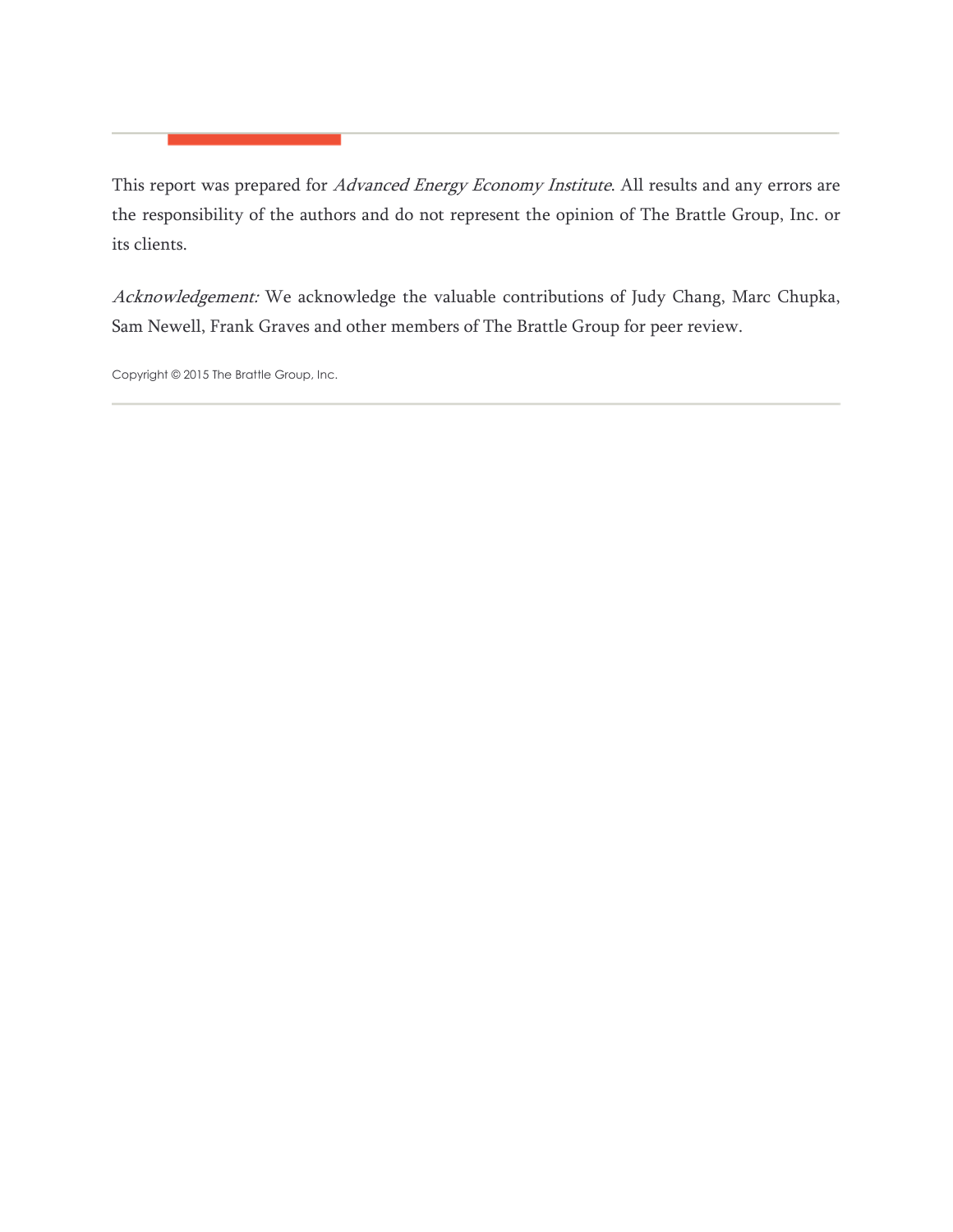# **Table of Contents**

| I.   |           |  |  |  |  |
|------|-----------|--|--|--|--|
| П.   |           |  |  |  |  |
| III. |           |  |  |  |  |
| IV.  |           |  |  |  |  |
|      | A.        |  |  |  |  |
|      | <b>B.</b> |  |  |  |  |
|      | C.        |  |  |  |  |
|      | D.        |  |  |  |  |
|      | Ε.        |  |  |  |  |
|      | F.        |  |  |  |  |
|      | G.        |  |  |  |  |
|      | Η.        |  |  |  |  |
| V.   |           |  |  |  |  |
|      | A.        |  |  |  |  |
|      | <b>B.</b> |  |  |  |  |
|      | C.        |  |  |  |  |
| VI.  |           |  |  |  |  |
|      |           |  |  |  |  |
|      |           |  |  |  |  |
| IX.  |           |  |  |  |  |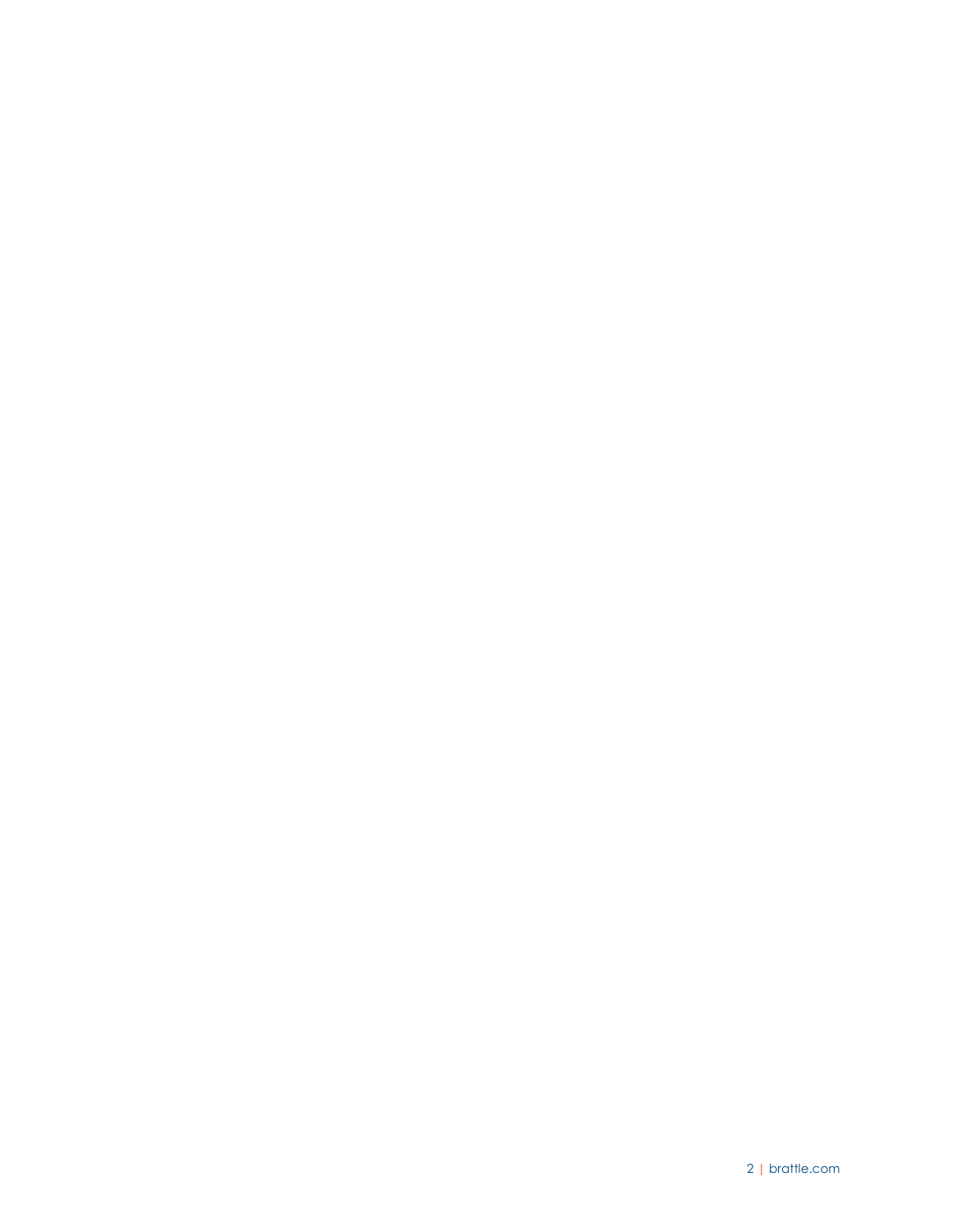# **I. Executive Summary**

 $\overline{a}$ 

A number of factors are contributing to increases in renewable energy production in the United States (and beyond). These factors include rapidly declining costs of electricity produced from renewable energy sources, regulatory and policy obligations and incentives, and moves to reduce pollution from fossil fuel-based power generation, including greenhouse gas emissions. While not all renewable energy sources are variable, two such technologies – wind and solar PV – currently dominate the growth of renewable electricity production. The production from wind and solar PV tries to capture the freely available but varying amount of wind and solar irradiance. As the share of electricity produced from variable renewable resources grows, so does the need to integrate these resources in a cost-effective manner, i.e., to ensure that total electricity production from all sources including variable renewable generation equals electricity demand in real time. Also, a future electric system characterized by a rising share of renewable energy will likely require concurrent changes to the existing transmission and distribution (T&D) infrastructure. While this report does not delve into that topic, utilities, grid operators and regulators must carefully plan for needed future investments in T&D, given the lead times and complexities involved.

Rather, this report focuses on the fact that variable renewable generation adds a different new component to the challenges facing system operators in maintaining system reliability. For example, the decline in solar production at the end of the day can lead to significant ramping needs for grid operators. Dispatchable non-solar resources (existing fossil and hydro generation but also potentially demand resources) must be rapidly deployed to make up for the decline in solar PV generation at the same time that residential electricity demand is rising at the end of the day. Similar challenges can arise as a consequence of deviations in output from wind or solar facilities relative to weather forecasts over time periods ranging from minutes to hours.

The question of integrating higher levels of variable renewable generation has recently been highlighted in the context of the U.S. Environmental Protection Agency's proposed Clean Power Plan. An Initial Reliability Review (IRR)<sup>1</sup> of the Clean Power Plan conducted by the North American Electric Reliability Corporation (NERC) raised concerns about the levels of renewable energy generation incorporated into EPA's assumptions about what states could be expected to do to reduce greenhouse gas emissions. In an assessment of that IRR prepared for the Advanced Energy Economy Institute (AEEI), we found that NERC's reliability concerns related to renewable energy integration were likely overstated, given the levels of renewable energy penetration already managed with no measurable compromise of reliability in some parts of the United States as well as in Europe.<sup>2</sup> As a follow-up to that assessment, we have been asked by AEEI to provide an overview of what utilities and independent system operators (ISOs) with

<sup>1</sup> NERC, Potential Reliability Impacts of EPA's Proposed Clean Power Plan, Initial Reliability Review, November 2014.

Jurgen Weiss, Bruce Tsuchida, Michael Hagerty and Will Gorman, EPA's Clean Power Plan and Reliability: Assessing NERC's Initial Reliability Review, The Brattle Group, February 2015.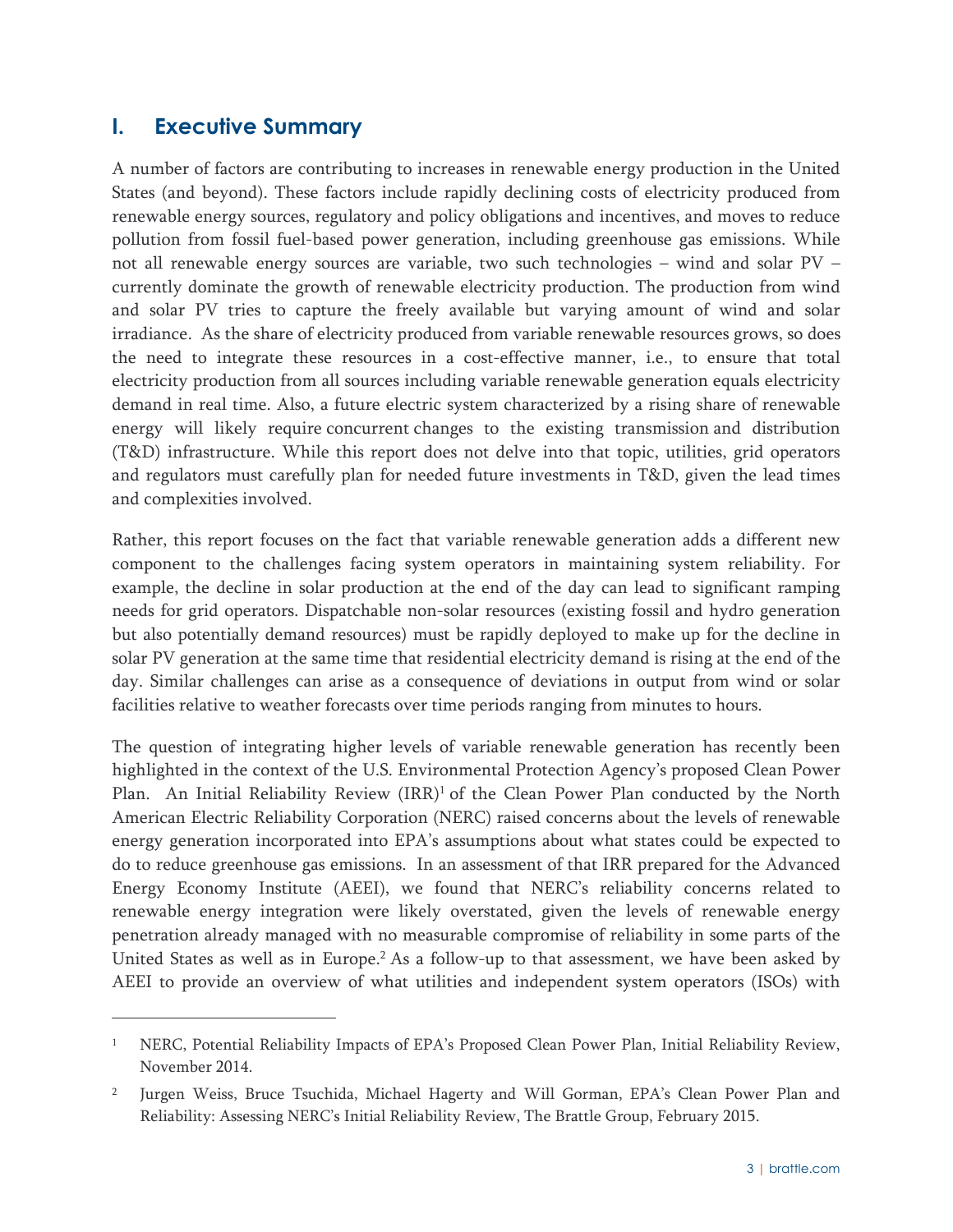relatively high shares of variable renewable generation are doing to integrate those resources into their systems without compromising reliability.

A survey of integration efforts in the United States and abroad reveals that the last decade has seen both a rapid increase in the deployment of variable renewable generation and improvements in their integration.<sup>3</sup> ISOs and utilities have at their disposal a large and increasing portfolio of options to accommodate large and growing shares of renewable generation while maintaining high levels of reliability. The options range from purely operational changes to possibilities that become available as a consequence of advancements in technology unrelated to renewable energy. Examples of the former include enhancing the coordination between balancing areas (including increasing their size), reinforcing the transmission system, and increasing participation of demand response. Examples of the latter include technological advances in weather forecasting, which, together with better data on historical performance of renewable energy, allows significantly improved forecasting accuracy of renewable generation; the proliferation of smarter infrastructure, much of it deployed at the customer site (smart meters, smart thermostats, smart appliances, all enabled by smarter software), enabling participation of increasing amounts of demand in activities that help mitigate the variability of renewable generation; and technological advances of renewable and complementary technologies (inverters, batteries) that allow renewable generators themselves to contribute to maintaining reliability.

In this report, we provide two in-depth case studies, of the Electric Reliability Council of Texas (ERCOT) and Xcel Energy Colorado (a.k.a. Public Service Company of Colorado, or PSCo), to show how they integrate high shares of variable renewable energy. ERCOT (and the distribution utilities in ERCOT) and Xcel Energy Colorado have managed to successfully integrate increasing amounts of variable renewable energy resources at costs that have generally been small to modest.4 For example, ERCOT estimated the cost of integrating its first 10,000 MW of wind, approximately the capacity currently deployed, to be about \$0.50 per MWh of wind generation.5 These organizations have used well-established and widely available methods and technologies such as:

o changes in ancillary services, which manage short-term mismatches between electric supply and demand, with fast-ramping gas-fired generation, demand response, storage, and other technologies,

-

<sup>&</sup>lt;sup>3</sup> For a recent survey of wind integration costs, see AWEA, Wind energy helps build a more reliable and balanced electricity portfolio.

<sup>4</sup> Throughout this report, integration costs do not include the costs of building new transmission, whether for the explicit purpose of connecting more renewable resources or for broader reasons.

<sup>5</sup> Milligan et al., Review and Status of Wind Integration and Transmission in the United States: Key Issues and Lessons Learned, NREL, March 2015, p.25. The cost estimate is based on an assessment of incremental spinning and non-spinning reserves required to manage both variability and uncertainty of wind production.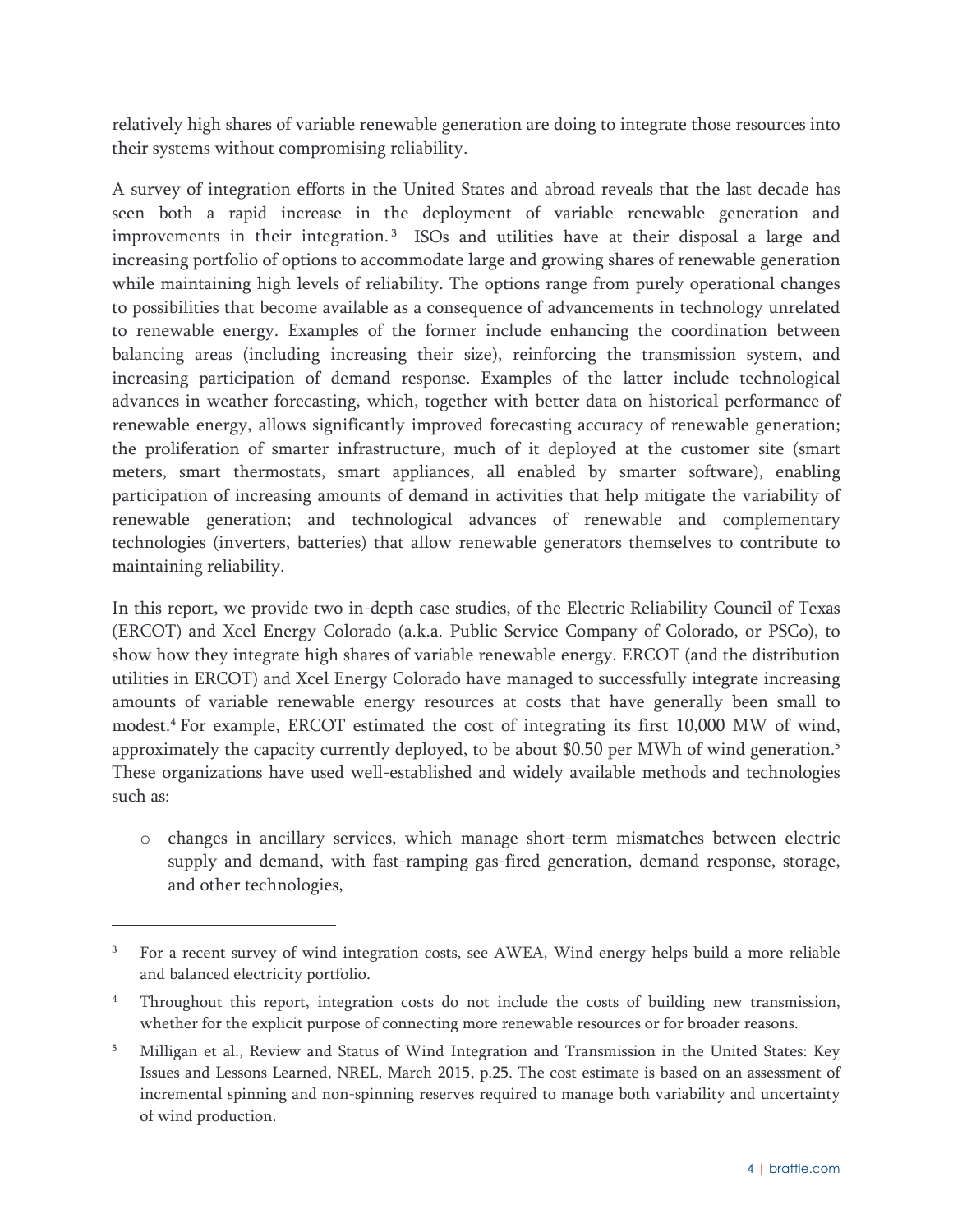- o improved forecasting of production from wind,
- o increased flexibility of fossil power plants on the system,
- o evolving capabilities of renewable generation itself to contribute to reliability,
- o expansion of transmission infrastructure (even though not an "integration measure" according to our use of the term), and
- o newer approaches under development, which include utilizing large-scale storage, dynamically managing the capacity of transmission lines, and allowing demand response to play a bigger role in managing system variability (and emergency situations).

The success to date of ERCOT and Xcel Energy Colorado shows that integrating variable renewable energy at penetration levels of 10-20% on average and at times above 50% – i.e., high relative to the current levels in most of the United States – is possible. Integration challenges in other parts of the United States will differ due to both the mix of renewable resources and the make-up of the existing electric system. Nonetheless, by adopting approaches similar to those used (or planned) in ERCOT and Xcel Energy Colorado, ISOs/RTOs and utilities in other states should be able to integrate increasing shares of variable renewable generation using wellestablished tools and technologies. While infrastructure changes will likely be necessary in the longer term, the shorter-term integration challenges in many cases can be addressed with modest operational changes.

Ongoing technological progress and ongoing learning by utility and ISO/RTO managers about best practices of managing the operations of electric systems with high renewable shares will likely allow the integration not only of the levels of variable renewable energy capacity now in places like Texas and Colorado but even larger amounts in the future. Specifically, integration of variable renewable energy at levels of penetration as high as those reliably managed by ERCOT and Xcel Energy Colorado, if not higher, should not be seen as a significant technical obstacle to compliance with EPA's proposed Clean Power Plan. Rather, carefully examining the lessons learned in states and regions such as the ones examined here should help ISOs and utilities ensure that significantly larger amounts of variable renewable energy can be integrated at small to modest costs while maintaining high levels of reliability.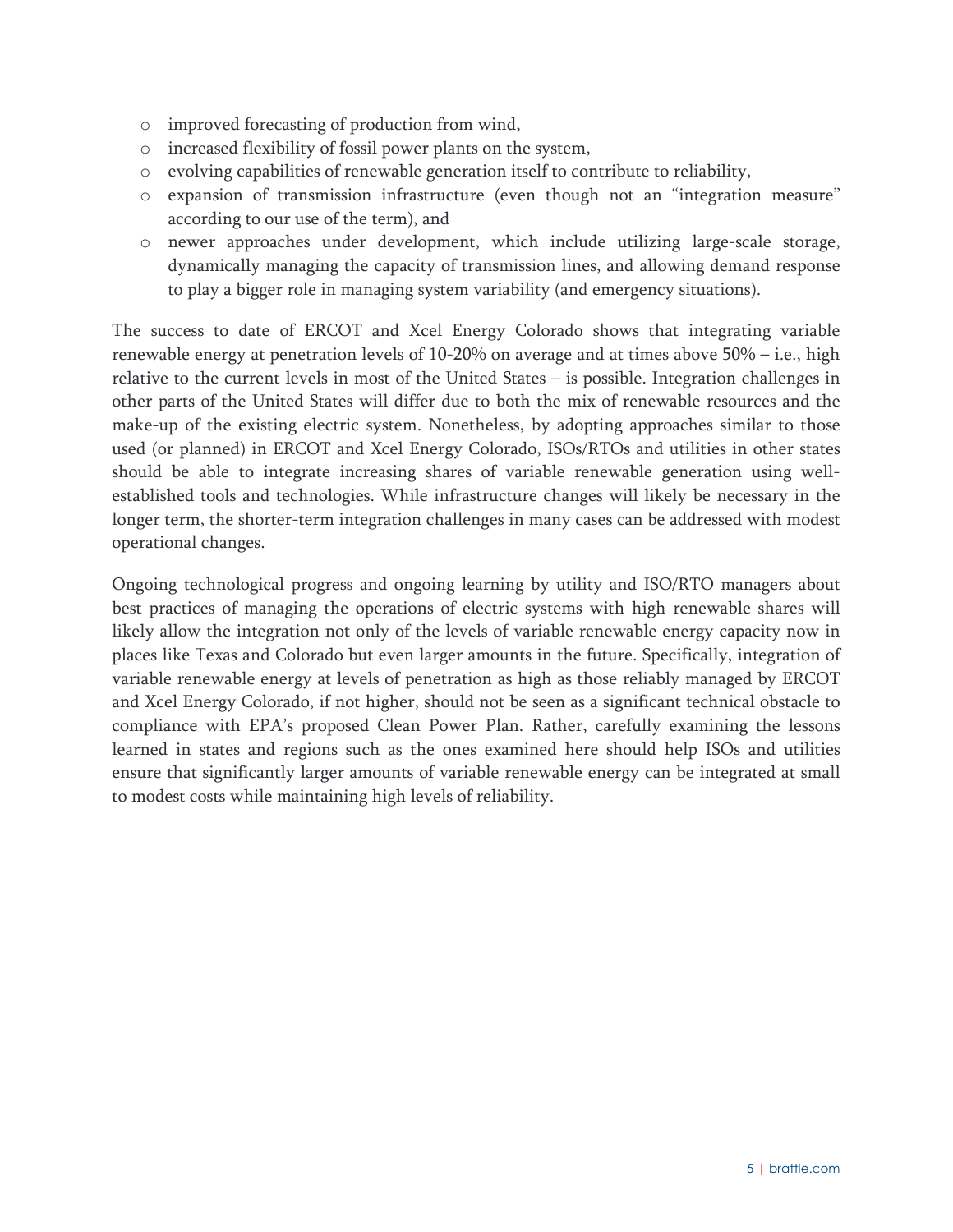# **II. Introduction**

 $\overline{a}$ 

A number of factors are contributing to increases in renewable energy production. They include declining costs of electricity produced from renewable energy sources, regulatory and policy obligations and incentives, and moves to reduce pollution from fossil fuel-based power generation, including greenhouse gas emissions. While not all renewable energy sources are variable, wind and solar PV currently dominate the growth of renewable electricity production and their production tries to capture the freely available but varying amount of wind and solar irradiance. As the share of electricity produced from variable renewable resources grows, so does the need to integrate these resources at the lowest possible cost. Also, a future electric system characterized by a rising share of renewable energy will likely require concurrent changes to the existing transmission and distribution (T&D) infrastructure. While this report does not delve into that topic, utilities, grid operators and regulators must carefully plan for needed future investments in T&D, given the lead times and complexities involved.

Recently, the question of integrating higher levels of variable renewable generation has come up in the context of the U.S. Environmental Protection Agency's proposed Clean Power Plan. An Initial Reliability Review (IRR) of the Clean Power Plan conducted by the North American Electric Reliability Corporation (NERC) raised concerns about the levels of renewable energy generation incorporated into EPA's assumptions about what states could be expected to do to reduce greenhouse gas emissions. In an assessment of that IRR prepared for the Advanced Energy Economy Institute (AEEI), we found that NERC's concerns about reliability were likely overstated, given the levels of renewable energy penetration already managed with no compromise of reliability in some parts of this country as well as in Europe.<sup>6</sup> In that assessment, we noted a number of technological and operational tools system operators were using to maintain reliability while managing systems with significant amounts of variable renewable generation.

As a follow-up, AEEI has asked us to examine how system operators in the United States facing relatively high shares of variable renewable generation have adopted planning and operational practices to integrate renewable energy. They also asked to what extent technology, broadly speaking, has enabled larger contributions from renewable energy sources to the U.S. electricity supply without negatively impacting electric reliability. These technological impacts can be direct, by providing tools to help manage a more variable system (such as by deploying relatively small-scale storage), and indirect, by making possible changes in operational practices and market design also aimed at integrating renewables. Examples of the latter include advances in computing that improve forecasting, advances in inverter technology that allow more control over the output of non-synchronous generation (such as wind and solar PV) and hence their potential participation in redefined ancillary services markets, or advances in demand response and storage that enable the creation of entirely new ancillary services. We explored these issues

Jurgen Weiss, Bruce Tsuchida, Michael Hagerty and Will Gorman, EPA's Clean Power Plan and Reliability: Assessing NERC's Initial Reliability Review, The Brattle Group, February 2015.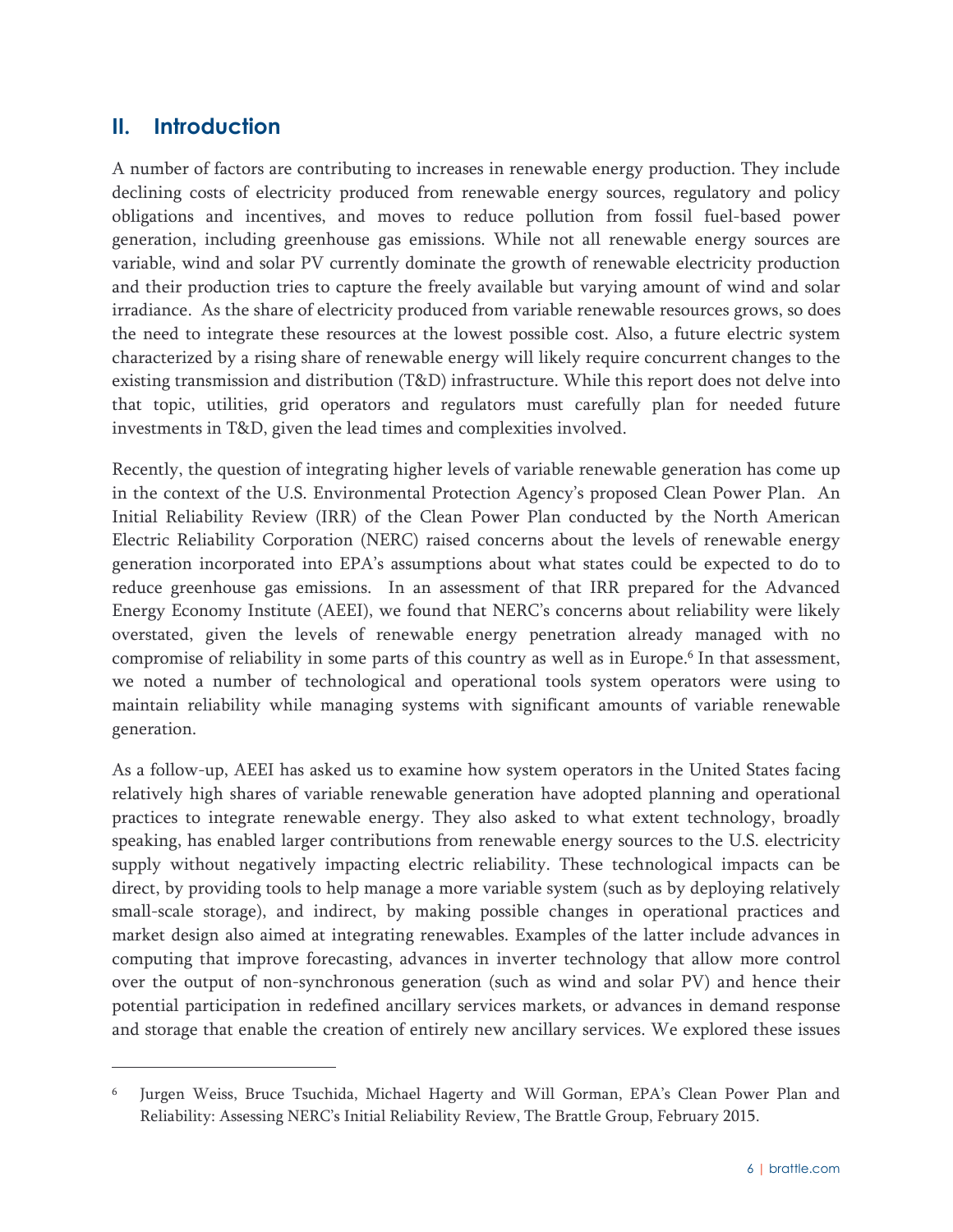by highlighting case studies of successful integration of relatively high levels of variable renewable generation, specifically focusing on renewable integration efforts in the Electric Reliability Council of Texas (ERCOT) and Xcel Energy Colorado.

ERCOT operates the smallest of the three independent interconnections in the United States and functions as the independent system operator (ISO) for nearly all of Texas. ERCOT is only weakly connected to surrounding electric systems, has very little hydro generation capacity and Texas has the highest installed wind capacity of any state with 12.5 GW installed. Xcel Energy Colorado operates a vertically integrated electric system with significant installed wind (and increasingly solar PV) capacity, but is not part of a regional transmission organization (RTO) or ISO. Wind meets close to 20% of Xcel Energy Colorado's load on average and wind generation at times exceeds 50% of its instantaneous demand.7 Both systems provide a preview of a potential future with a higher share of variable renewable generation in the United States. It is noteworthy that both systems have achieved the integration of higher renewable penetration using traditional and well-established processes, tools and technologies rather than relying heavily on new or emerging technologies.

In this report, we first summarize recent trends in renewable energy capacity and the knowledge of how to integrate renewable energy production. Then we discuss in detail integration measures planned or implemented in ERCOT and Xcel Energy Colorado. Finally, we highlight integration measures in other areas in a more summary fashion and provide some concluding remarks.

# **III. Trends in Renewable Integration in the United States**

As shown in Figures 1 and 2, over the past decade wind capacity in the United States has increased tenfold and solar PV capacity almost hundredfold over the same time period. Over the same past decade, the share of solar PV and wind in total energy production has increased from about 0.4% in 2005 to 4.8% in 2014. 8 Nonetheless, a 2013 study demonstrated that wind generation in the United States still played a relatively minor role when compared to the contribution of wind in other countries. As shown in Figure 3, wind in the U.S. still contributes a relatively small share to overall electricity production when compared to the 15-40% contribution in several other (European) countries.<sup>9</sup>

In May 24, 2013, wind provided electricity equivalent to 60.5% of Colorado's total demand, eclipsing an earlier record of 56.7%. See http://www.aweablog.org/xcel-colorado-sets-u-s-record-with-over-60wind/.

<sup>8</sup> U.S. Energy Information Administration, Electric Power Monthly, March 2015.

<sup>&</sup>lt;sup>9</sup> In 2014, wind contributed 39.1% to Denmark's electricity production (http://www.euractiv.com/ sections/energy/denmark-sets-world-record-wind-energy-311083). Solar PV and on- and off-shore wind produced a little less than 15% of Germany's total electricity in 2014 (http://www.unendlichviel-energie.de/strommix-deutschland-2014).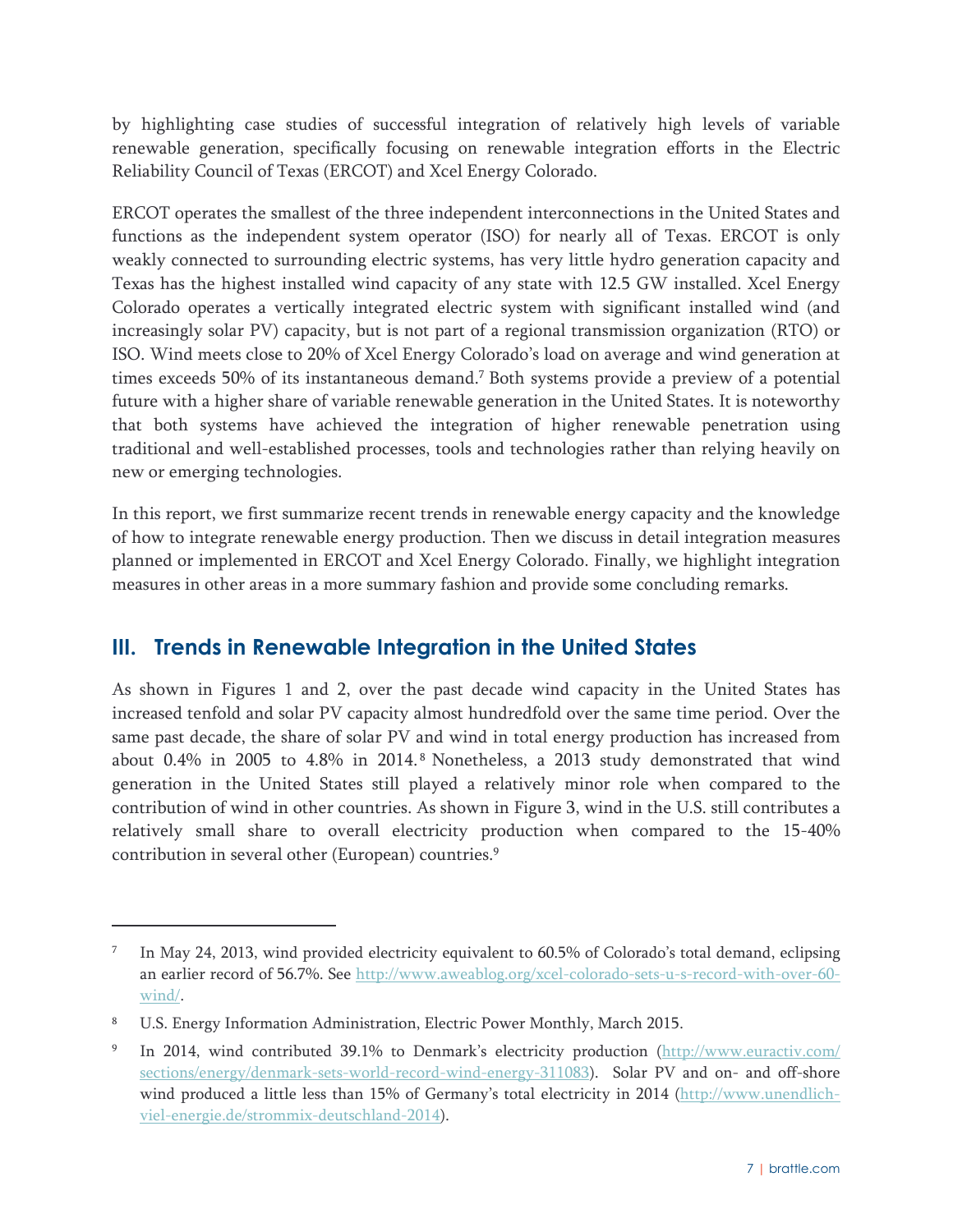

Figure 1: Onshore Wind Installations in the United States since 2000

Source: AWEA, NREL





Source: SEIA, U.S. Solar Market Insight, 2014 Year in Review, Executive Summary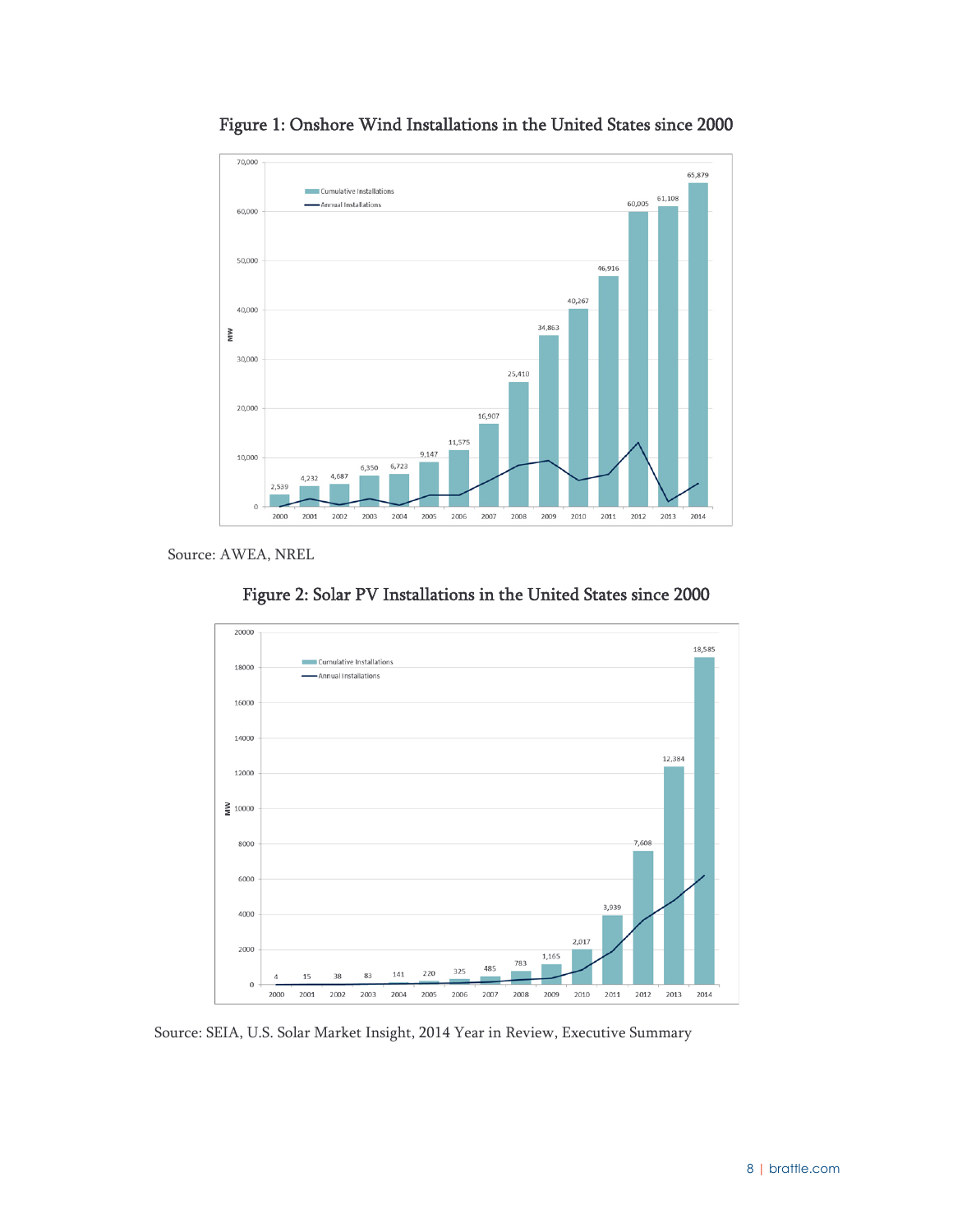

#### Figure 3: Wind Share in Total Electricity Production in Selected Countries (Incremental Wind Penetration above 2006 Levels)

Source: NREL, 2013 Wind Technologies Market Report (reproduced from Figure 4)

In the United States itself, the contribution of both wind and solar differs significantly by state, with nine states approaching the penetration levels seen in those European countries with the highest penetration levels.<sup>10</sup> As renewable energy production has grown, so has the number of renewable integration cost studies and associated estimates of integration costs. Figure 4 shows these estimates of wind integration costs across a number of these studies.

Figure 4 allows several observations. First, the estimated cost of integrating wind differs significantly across studies. While the bulk of estimates for wind penetration levels below 20% of peak load<sup>11</sup> lie between \$2-\$5/MWh, there are several studies estimating costs in the \$6-\$11/MWh range. The range of estimated integration costs is wider at higher penetration levels. A second observation is that on average, estimates of integration costs seem to be non-increasing over time even as wind penetration is increasing.<sup>12</sup> Changing natural gas prices are likely one important reason, but it is also likely that progress is being made in understanding operating and capacity reserve requirements and minimizing costs by using a mix of better analytical tools and technology. In other words, electricity analysts, and RTO and utility operators have improved the methodologies for estimating integration costs, and helped expand the operational (and technology) options available for renewables integration.

<sup>&</sup>lt;sup>10</sup> In 2013, nine states had wind and solar generation in excess of 10% of total demand: Iowa, South Dakota, Kansas, Idaho, Minnesota, North Dakota, Oklahoma, Colorado and Oregon (EIA, http://www.eia.gov/electricity/data/state/).

<sup>&</sup>lt;sup>11</sup> Figure 4 reports integration cost as a function of increasing capacity as a percentage of peak load, rather than the more typically reported wind generation as a percentage of total demand. For example, ERCOT's highest historic peak load was 68,305 MW. 11,154 MW of wind installed as of February Continued on next page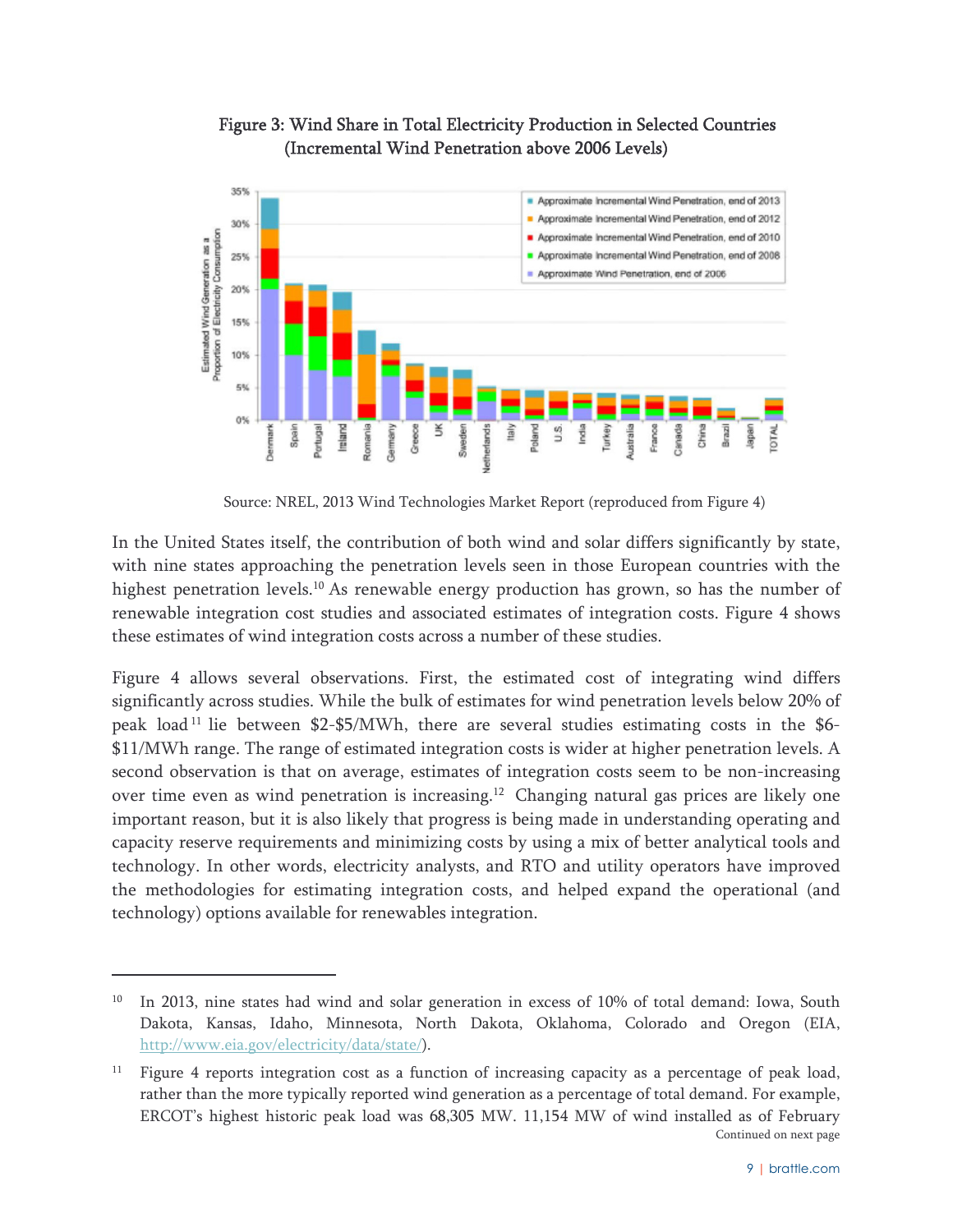

Figure 4: Wind Integration Levels and Costs across States and Years

Source: NREL, 2013 Wind Technologies Market Report (reproduced from Figure 52)

A recent NREL report summarizes the key issues and lessons learned from integration studies and operational practices.<sup>13</sup> In reviewing a number of both U.S. and international renewables integration studies, NREL identifies several key lessons learned. They include evidence that integration of large amounts of wind energy, up to 30% of total generation, is technically and economically feasible, with integration costs generally less than 10% of the cost per MWh of wind and often significantly less.<sup>14</sup> It also appears that accumulated experience with increasing shares of renewable generation has led to many industry participants to revise their beliefs regarding the level of renewable generation would lead to excessive integration cost or potentially threaten system reliability.

Continued from previous page

<sup>2015</sup> implies a penetration rate of 16.3% (for comparison with Figure 4) rather than the approximately 10% of energy provided by wind in ERCOT in 2014.

<sup>12</sup> Integration cost estimates in the same region differ quite significantly year by year. For example, the integration cost estimates for Pacificorp moved from approximately \$4.5/MWh at capacity penetration rates of about 10% in 2005 to about \$5/MWh at 18% penetration in 2007, to between \$9-10/MWh at 15-18% penetration rates in 2010, to \$2/MWh at penetration rates slightly above 20% in 2012.

<sup>&</sup>lt;sup>13</sup> Milligan et al, Review and Status of Wind Integration and Transmission in the United States: Key Issues and Lessons Learned, NREL, March 2015. The large scale integration studies examined include three NREL studies (Western Wind and Solar Integration Study Phase 1 and Phase 2 and the Eastern Wind Integration and Transmission Study), an ISO New England wind integration study, an ERCOT wind integration study, and an IEA Task 25 wind integration study.

<sup>14</sup> Ibid, p.19.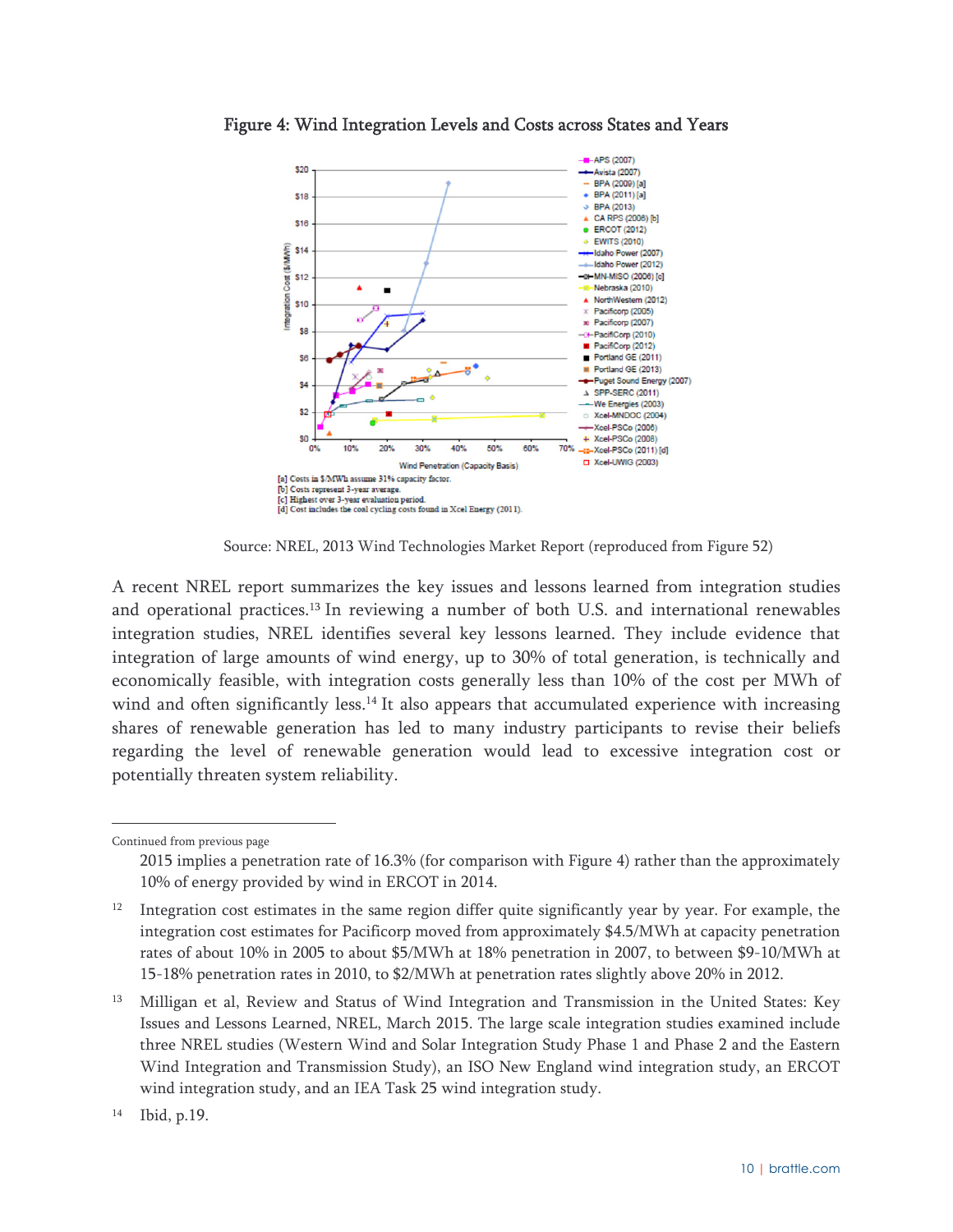A decade ago, the majority of industry experts might have believed that accommodating more than 20% of variable renewable energy sources without significantly changing the existing system would be impossible. Today, this threshold has moved to perhaps 30% and in some cases significantly higher, as highlighted by the renewable penetration levels examined in the most recent integration studies. Both ERCOT and Xcel Energy Colorado experience relatively high levels of wind generation– in the case of Xcel Energy Colorado at certain times on par with the highest penetration levels in Europe – and as ISOs/RTOs and utilities that have made significant progress in developing tools to better integrate large amounts of wind. For this reason, we turn next to exploring each of these two systems in more detail.

# **IV. Integrating Renewable Energy in ERCOT**

 $\overline{a}$ 

In this section we explore various measures ERCOT has taken to facilitate the integration of wind (and other renewable energy sources). As shown in Figure 5, ERCOT has nearly 12.5 GW of wind capacity installed, and Texas is the state with the largest amount of installed wind in the United States in terms of MW installed. In 2014, wind energy contributed more than 10% to meeting ERCOT's total demand, which means its wind penetration is approaching the levels of the European countries with the highest wind penetration rates.15 During some hours, wind production approaches 40% of total demand. 16 Also as shown in Figure 5, ERCOT analysis projects that wind penetration could almost double again over the next three years , which would bring the wind penetration as a percentage of load served near the top of global rankings. Beyond this fact, ERCOT also makes for an interesting case study in renewables integration because it is a relatively isolated electric system only weakly connected to other grids (through DC ties with the Eastern Interconnection and Mexico). Unlike some of the European countries with high wind (and solar) penetration, ERCOT, while relatively large, is not able to "lean" on neighboring systems to help mitigate the impacts of variable generation from renewables to the same degree as countries like Denmark or Germany. The absence of strong connections to neighboring regions is also important in the sense that the challenge of integrating variable renewable energy resources diminishes significantly as renewable generation sources are spread over a larger geographic area.

<sup>&</sup>lt;sup>15</sup> As shown in Figure 3 above, six European countries have wind penetration levels above 10%, with three countries (Spain, Portugal and Ireland) approaching or exceeding 20% and one country (Denmark) exceeding 30%.

<sup>&</sup>lt;sup>16</sup> On March 31, 2014, wind output reached 39.4% of total ERCOT load for a short period of time. See Trip Doggett, ERCOT Update, July 23, 2014.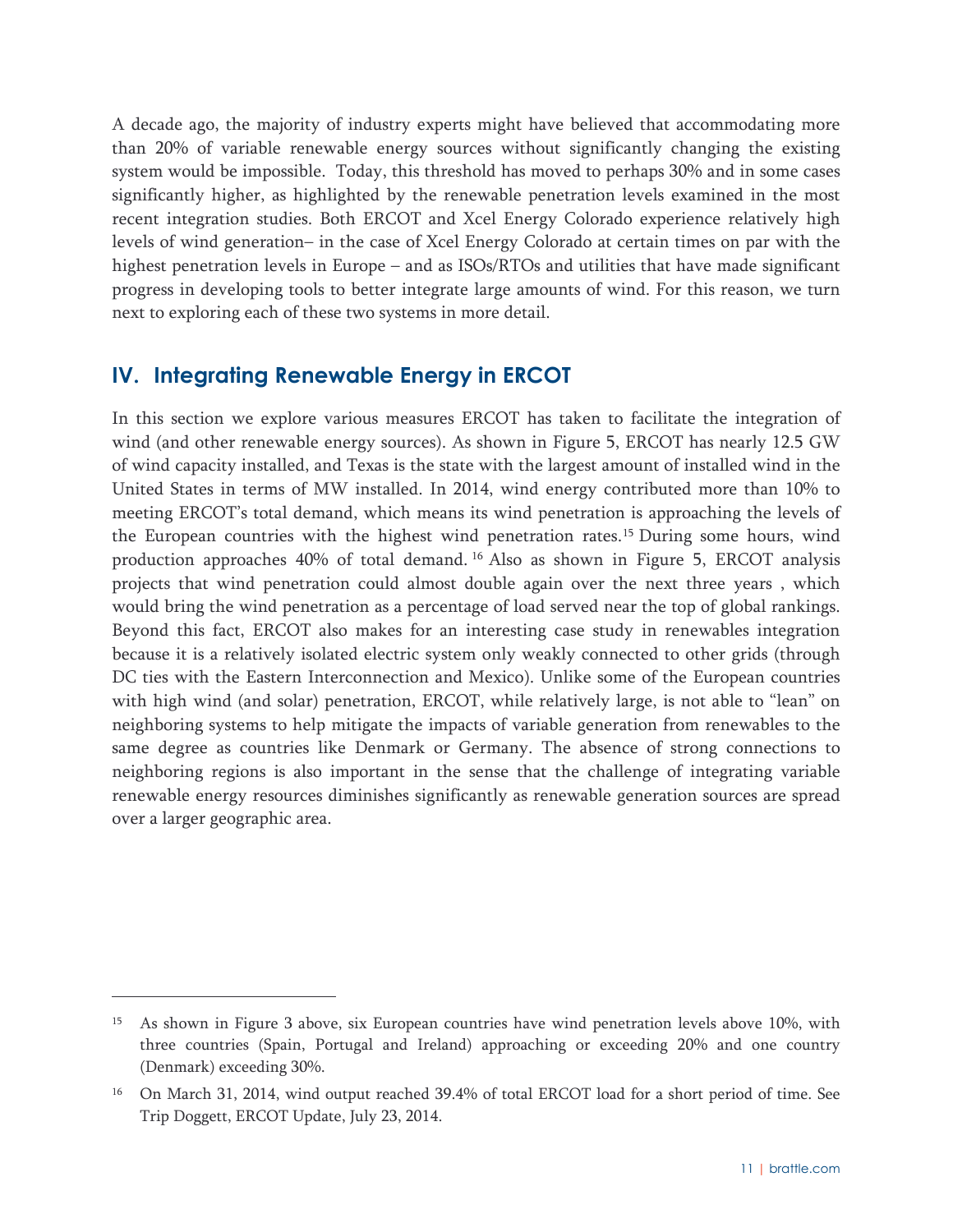



Source: ERCOT, Generator Interconnection Status Report, March 2015

In the rest of this section, we describe in some detail various measures taken by ERCOT that have helped or are designed to help facilitate the integration of variable renewable energy sources.

# **A. NODAL PRICING MARKET AS ENABLER**

In December 2010 ERCOT introduced its Nodal Market, which allows locational marginal prices (LMPs), i.e., potentially different prices at many different geographic locations. This new market design provides more direct price signals to both generators and load and better reflects congestion in the transmission system. The LMP-based market allowed for a shift from portfoliobased scheduling and dispatch to resource-specific scheduling and dispatch, which facilitated better wind integration even though not undertaken explicitly for that purpose. At the same time as introducing the new market design, ERCOT also moved from a 15-minute dispatch resolution to a 5-minute resolution, which ERCOT identifies as "one of the main reasons why ERCOT has been successful in integrating renewables with minimal increase in Ancillary Services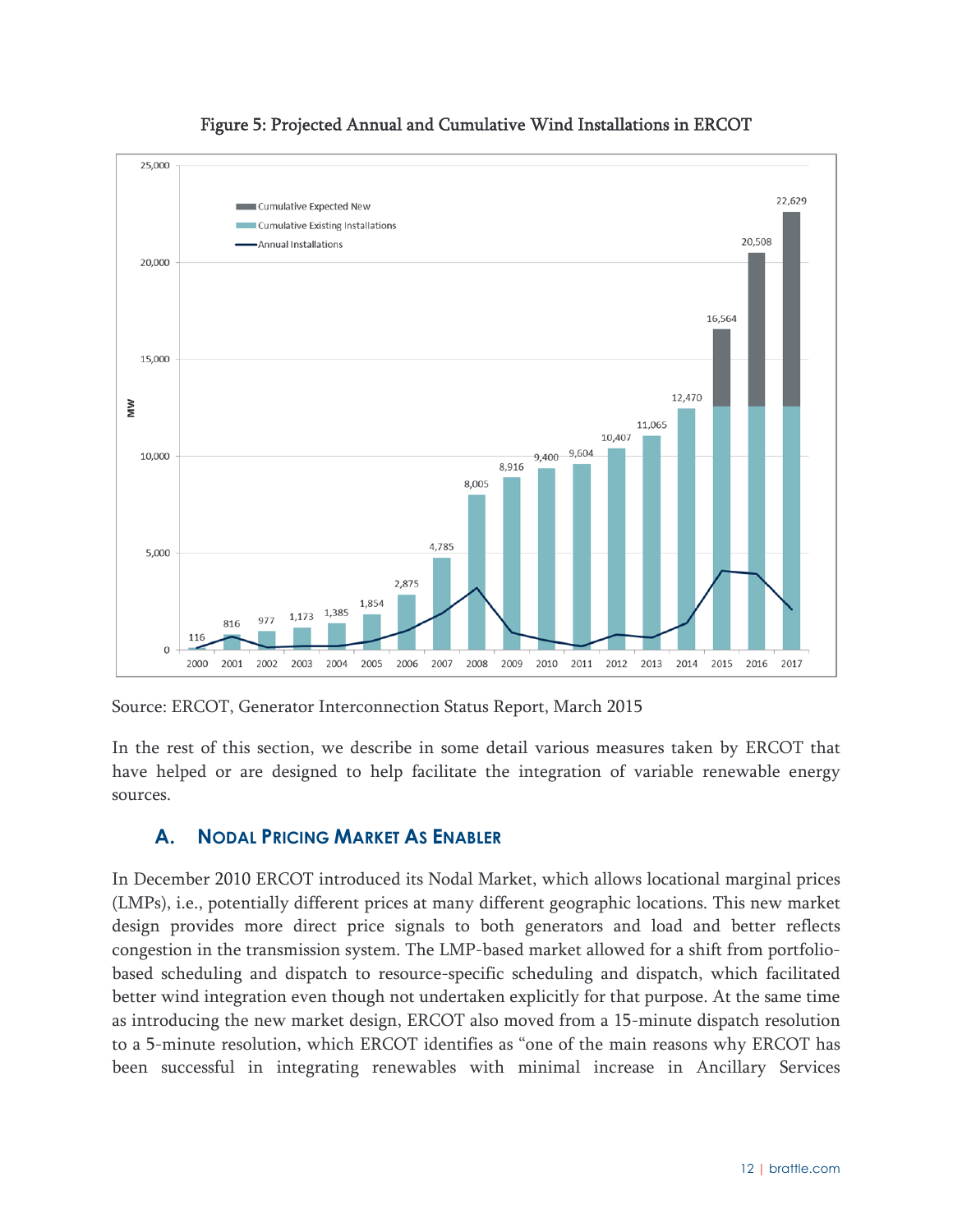capacity."17 Moving towards shorter-term scheduling, which in turn permits taking into account better system information including more accurate forecasts of near future wind and solar generation, is recognized as an important operational tool for managing renewable output variability.

#### **B. CREZ LINES TO LOWER WIND CURTAILMENT**

A second important set of actions designed to help better use and manage renewable energy sources was the construction of significant additional transmission capacity to areas with high wind potential but with insufficient transmission capacity. In 2005 the Texas State Legislature authorized the addition of significant transmission capacity into Competitive Renewable Energy Zones (CREZ), a process that was completed in 2014. The lines were intended to expedite construction in areas where renewable generators were committed to building, and were designed to accommodate a total wind capacity of 18,500 MW18 (as Figure 5 above shows, this level could well be exceeded in the near future, even if not all of the additional wind is built in the areas connected through CREZ lines).

Prior to the CREZ lines being built, West Texas, where most of the wind capacity was located, experienced significant instances of negative LMPs and curtailments. Negative prices result when total supply from resources that either must run (such as inflexible baseload plants) or lose nonenergy revenues if not producing (such as production tax credits and renewable energy certificates for wind plants) exceeds demand. Negative prices are therefore a sign of a significant supply-demand mismatch, given available transmission capacity. In extreme cases, the excess supply becomes so large that maintaining system reliability requires curtailing some generation (such as wind). Both negative prices and curtailments are therefore evidence that not enough transmission capacity exists to deliver power generated by a wind plant (even at zero or negative offer prices) to customers willing to pay for it.<sup>19</sup> Additional transmission lines from wind-energy producing regions to demand centers alleviate both negative pricing and curtailments. The completed CREZ lines – for a cost of approximately \$6.8 billion – are credited with significantly contributing to lower wind curtailment since 2012, from levels as high as 17% in 2009 to 1.6% in  $2013$ ,<sup>20</sup> and with mostly eliminating negative prices.<sup>21</sup> It should be noted that the cost of the

<sup>17</sup> ERCOT, ERCOT Concept Paper: Future Ancillary Services in ERCOT, Draft Version 1.1, 2013, p.8.

<sup>18</sup> http://www.texascrezprojects.com/overview.aspx.

 $19$  In addition to facing curtailment from insufficient transmission offtake capacity, negative bids are a result of the way in which wind development receives tax incentives proportional to output. Some generation companies regard this as a policy that distorts markets and makes wind expansion undesirable. While an important issue in public policy towards encouraging new technologies, this is a political side effect and not a true integration issue.

<sup>&</sup>lt;sup>20</sup> Lori Bird, Jaquelin Cochran, and Xi Wang, Wind and Solar Energy Curtailment: Experience and Practices in the United States, NREL, March 2014, p.9.

<sup>21</sup> See http://www.eia.gov/todayinenergy/detail.cfm?id=16831.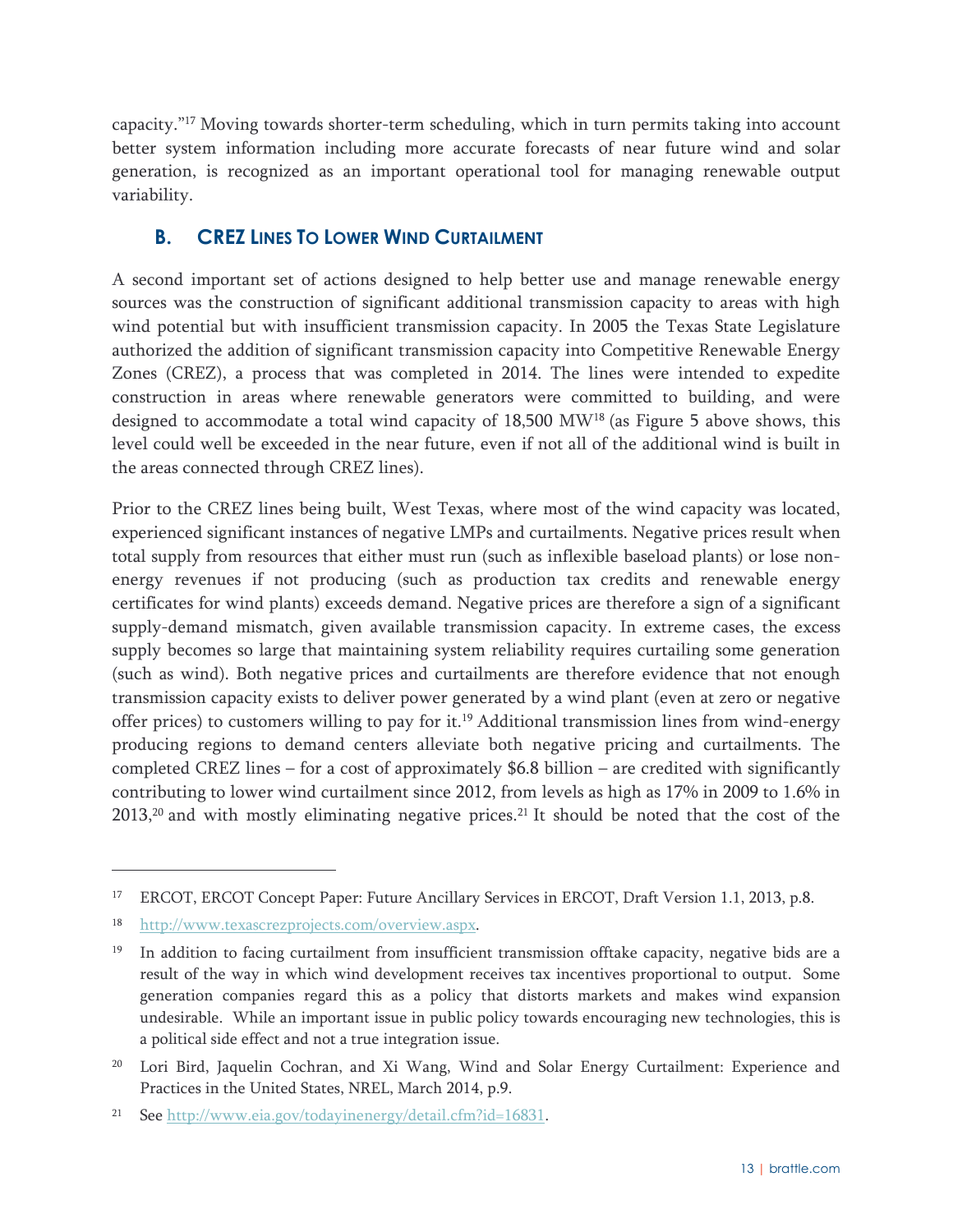CREZ lines is in addition to the modest integration cost estimates outlined above and that it has led to an active debate about who should bear the cost of additional transmission infrastructure.<sup>22</sup>

#### **C. IMPROVED CALCULATION OF THE CAPACITY CONTRIBUTION OF WIND**

Ensuring resource adequacy is one of the primary concerns of electric system operators. Models for estimating the contribution of conventional fossil generation sources to resource adequacy have been used for decades. For variable generation, however, efforts to develop appropriate metrics are less established and continue to evolve. Understanding the contribution of variable renewable energy resources to meeting peak demand is critical for managing a system with increasing shares of renewable generation. Assuming that variable renewable resources do not contribute to resource adequacy is still a common practice in several countries and regions, including some of the European countries with high penetration of renewables. The practice is often justified with the argument that since output cannot be controlled (at least not in the positive sense – it can be curtailed) by the system operator, the system cannot "count" on the production from such generators. However, in electric systems with a resource adequacy requirement (unlike ERCOT), this approach can result in additional costs beyond what is necessary, since it ultimately requires end users to pay for more capacity than is actually needed when properly assessing resource adequacy needs.<sup>23</sup>

In the United States, system operators typically give some capacity value to variable renewable generation. An often used approach for assessing this contribution is called "Effective Load Carrying Capability" (ELCC). ELCC estimates the statistical relationship between demand and the expected contribution from a given generation resource using various modeling techniques and data sources including observed actual generation during historic peak load conditions.

Until late last year, ERCOT used an estimated ELCC of 8.7% for wind generators no matter where in ERCOT they were located.<sup>24</sup> Recently ERCOT updated its ELCC estimates for wind generation based on actual observed capacity factors during peak load conditions. The result was an increase in the estimated contribution of wind to resource adequacy and a differentiated assessment of that contribution by region. Specifically, as of November 2014, ERCOT is determining wind's capacity contribution is based on up to the ten previous years of wind production during the 20 highest peak hours during the summer and winter peak load season respectively.25 For solar PV, ELCC is assumed to be 100% of capacity up to 200 MW of solar PV

<sup>22</sup> In August 2014, the Public Utilities Commission of Texas initiated a project to review the cost allocation of renewable energy production related transmission and ancillary services (PUCT Project No. 42647) with a set of questions including whether or not renewable resources should help fund further transmission investments. See PUCT, Memorandum, August 6, 2014).

<sup>&</sup>lt;sup>23</sup> ERCOT is an energy-only market without a resource adequacy requirement.

<sup>&</sup>lt;sup>24</sup> ERCOT, Report on the Capacity, Demand, and Reserves in the ERCOT Region, 2015-2024, February 2014.

<sup>25</sup> ERCOT, NPRR Number 611, Board Report, October 14, 2014.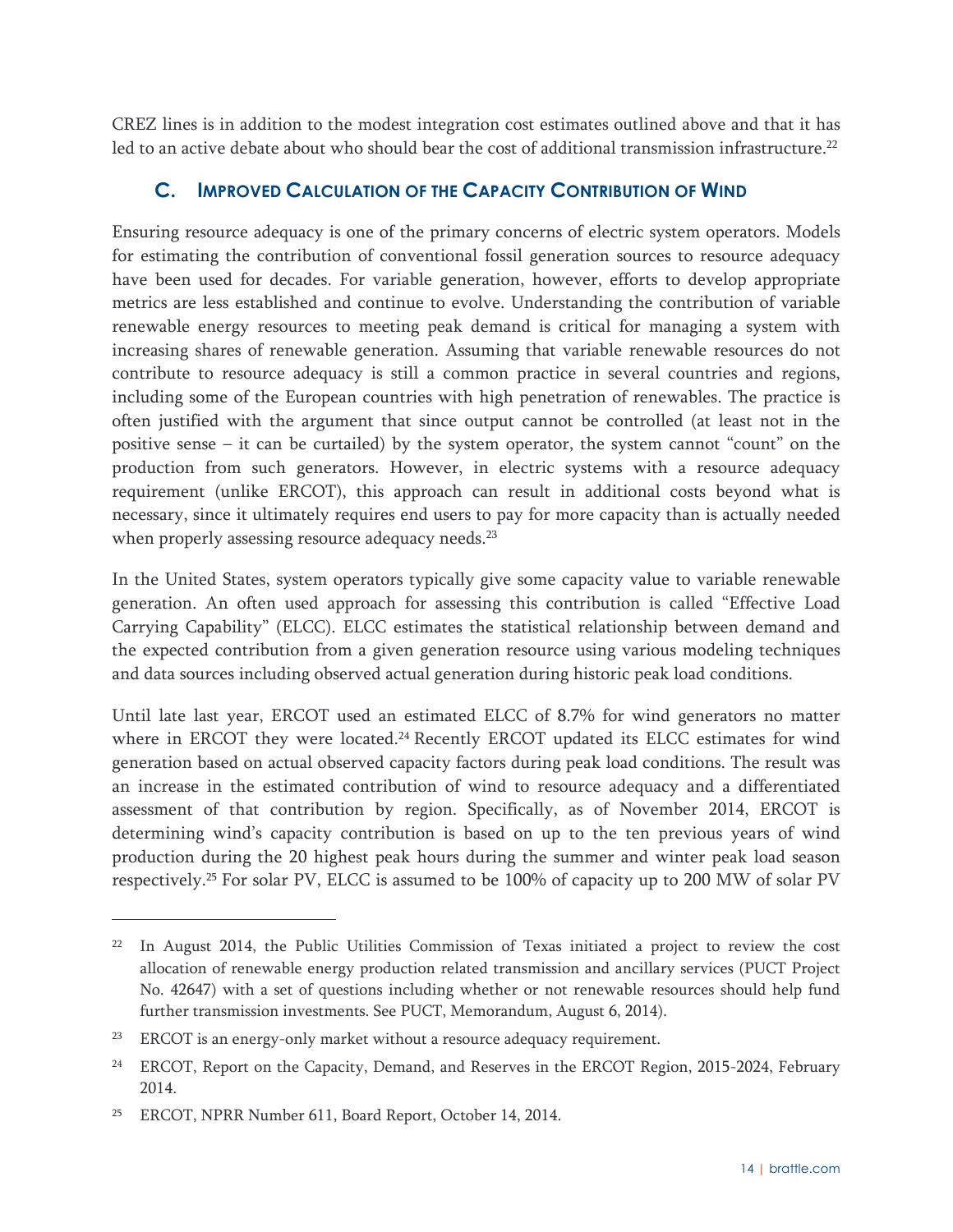installed, and subsequently the actual average capacity factor during the 20 highest peak periods of the preceding three years during the summer and winter peak load season, respectively.<sup>26</sup>

As a consequence, as of November 1, 2014 wind in non-coastal regions is contributing to reserve margins with 12% of nameplate capacity during the Summer Peak Load Period and 19% during the Winter Peak Load Period. Coastal wind is contributing 56% during the Summer Peak Load Period and 36% during the Winter Peak Load Period. Solar PV, which is currently under 200 MW in installed capacity, is contributing 100%.<sup>27</sup> Relative to the previous calculation, the new methodology increased expected reserve margins by approximately 2% (from 13.7% to 15.7% in 2015 and from 4.9% to 7.3% in 2024).28 The new methodology suggests that ERCOT actually has higher reserve margins than was estimated under its old methodology and will need to attract fewer additional resources to maintain target reserve margins going forward, all else equal. This in turn means that the estimated cost of a system with higher renewable share is less – since fewer total resources are needed to maintain adequate reserve margins than under the old methodology.

In ERCOT, this accounting change does not directly affect costs, since ERCOT does not have a resource adequacy requirement and wind's capacity credit does not displace other capacity resources. Wind displaces other capacity resources only to the extent that its output reduces energy prices across the year, and thus deters entry or promotes retirements. However, in other systems that have resource adequacy requirements, capacity accounting does affect costs more directly, as each MW of wind credited reduces the amount of other capacity needed.

#### **D. ADVANCES IN WIND FORECASTING**

While there is and has been significant wind development activity on the Gulf Coast, ERCOT's large wind capacity is still relatively geographically concentrated in West Texas and the Texas Panhandle, which reduces the diversity benefits that would result from wind resources being more equally spaced across a wider area.<sup>29</sup> As a consequence, changes in meteorological

-

<sup>26</sup> Ibid.

<sup>&</sup>lt;sup>27</sup> ERCOT, Report on the Capacity, Demand, and Reserves in the ERCOT Region, 2015-2024, December 1, 2014.

<sup>&</sup>lt;sup>28</sup> To estimate the change in reserve margin, we used the December 1 ERCOT report on the Capacity, Demand, and Reserves in the ERCOT Region, 2015-2024 from December 1, 2014, available in spreadsheet form from ERCOT's website, and replaced the applied new capacity contribution factors with the previously used 8.7%.

<sup>29</sup> As of 2014, wind capacity on the Gulf coast represented about 14% of total ERCOT wind capacity (Texas Wide Open For Business, The Texas Renewable Energy Industry, 2014, p. 13-14). Research shows that short term variability of wind output can be mitigated relatively easily by interconnecting wind output from a relatively small set of geographically diverse sites. See Warren Katzenstein, Emily Fertig, Jay Apt, The variability of interconnected wind plants, Energy Policy 38, 2010, p. 4400-4410. Also, as indicated above, coastal wind in ERCOT is better correlated with demand in major load centers.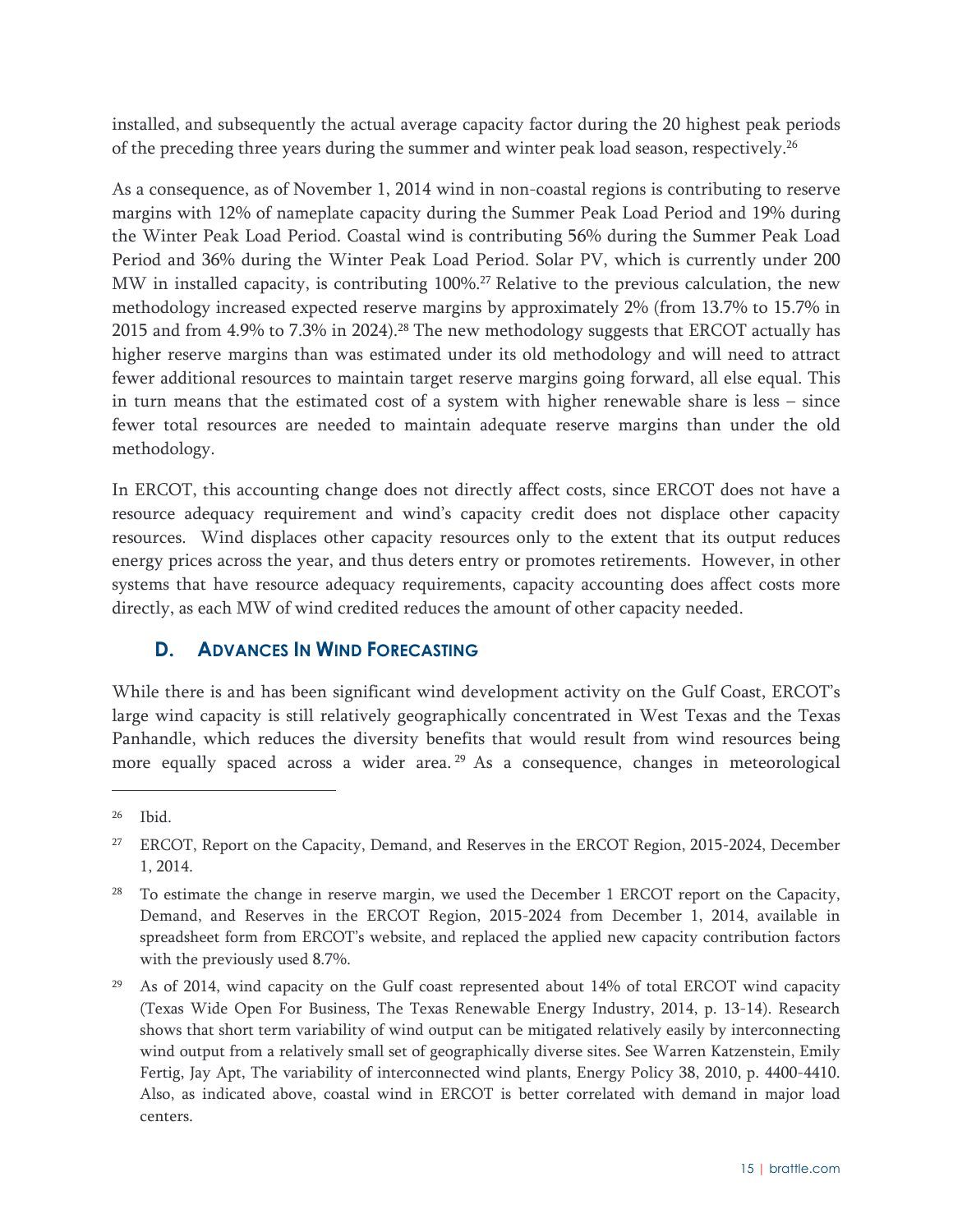conditions can lead to rapid changes in wind output, which in turn can require large ramping (up or down) from the rest of the ERCOT resources. ERCOT has improved its weather forecasting capabilities over the past several years. ERCOT has also implemented the ERCOT Large Ramp Alert System using probabilistic wind forecasts for the next six hours updated every 15 minutes. This system permits operators to commit resources during the day with a much better understanding of the likelihood of needing additional resources for large ramping events caused by changes in wind production.<sup>30</sup>

#### **E. TECHNOLOGICAL IMPROVEMENT OF RENEWABLE SOURCES**

Technological advances related to renewable energy resources themselves can facilitate their integration with the electric system. One example of the co-evolution of operational procedures and technological capabilities is ERCOT's requirement that wind generators, having signed interconnection agreements on or after November 1, 2008, need to provide voltage ride-through capabilities – that is, the ability to continue operating during short-term periods of voltage fluctuation rather than automatically shutting down.<sup>31</sup> As a consequence, these newer wind generators do not have to disconnect when system voltage levels rise above or fall below the target level of 60 Hz. Absent voltage ride-through capability, the system operator has to set aside sufficient resources to be able to react to a potentially large set of generating resources (in this case wind generators) disconnecting from the system, which might turn a small problem into a much more severe one.

#### **F. REDESIGN OF ANCILLARY SERVICES**

 $\overline{a}$ 

Another important area of activity related to renewables integration is ERCOT's redesign of ancillary services markets, as part of its Future Ancillary Services (FAS) proposal. <sup>32</sup> Implementation of FAS may depend partly on the results of ERCOT's benefit cost analysis of the proposal, due out later in 2015. This redesign is driven by the perceived need to meet future system demands as the penetration of variable energy resources increases, while also accommodating new opportunities to meet those needs. It aims to incorporate a variety of advanced energy technologies into the marketplace, including faster ramping thermal generation, energy storage, automated DR, distributed generation, and renewable generation.

For example, FAS introduces a new product called Fast Frequency Response 1 ("FFR1") that advanced batteries and fly-wheels can provide. Load resources (discussed in more detail below) could also provide a Fast Frequency Response product called "FFR2," similar to how they provide responsive reserves today. ERCOT estimates that approximately 1,400 MW of load resources are

<sup>30</sup> Pengwei Du, ISO Experiences with Stochastic Wind Forecasting – ERCOT, ERCOT.

<sup>31</sup> ERCOT, ERCOT Nodal Operating Guides, Section 2: System Operations and Control Requirements, February 1, 2014, p.2-25.

<sup>32</sup> ERCOT, ERCOT Concept Paper: Future Ancillary Services in ERCOT, Draft Version 1.1, 2013, p.9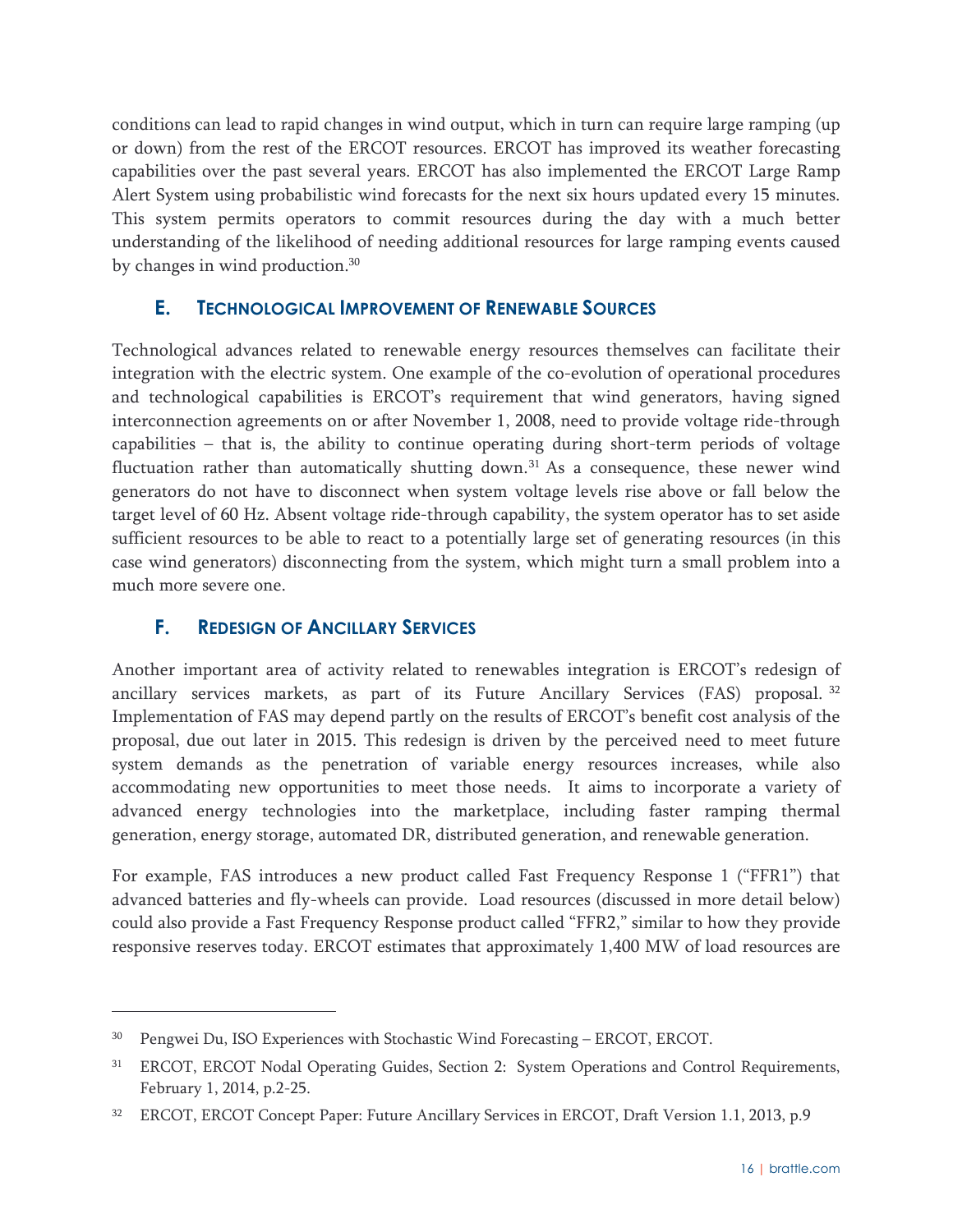capable of meeting the requirements of FFR2.33,34 Both types of FFR would provide more rapid frequency response than traditional resources to compensate for sudden unplanned outages at large thermal units. Current proposals would require FFR resources to deliver their full response within a half second.

In the longer term, ERCOT is also raising the question whether a shift from conventional fossil to more variable renewable generation may lead to a loss of system inertia, which is traditionally supplied by synchronous generation (spinning generators, typically generators with spinning mass such as fossil fuel or hydro resources). This concern, if validated, may merit, at some point in the future, the introduction of some new ancillary service to incentivize Synchronous Inertial Response Service (SIR). In that context ERCOT is also evaluating to what extent synthetic (or emulated) inertia from inverter-based generation sources (such as wind turbines) might be able to provide the necessary capabilities in the future. While practical experience with wind generators providing synthetic inertia is limited, it appears that at least under some conditions inverter (or equivalent) technologies can provide some of the inertia services typically provided by synchronous equipment.<sup>35</sup>

#### **G. DEMAND RESPONSE**

 $\overline{a}$ 

Demand response (DR) is playing an increasing role in providing capacity, but also in mitigating shorter term events potentially impacting reliability. While DR is primarily used as a capacity resource, i.e. as a way of ensuring that the combination of supply resources and DR are sufficient to maintain a stable supply of electricity, particularly during the periods of highest demand, it is also used for emergency situations, such as when generation outages lead to relatively short term supply shortages. Many DR programs limit the number of times, and define lengths of time for such calls, each year and do not require advanced technology. For example, interruptible load contracts using some form of direct load control (DLC) have been around for many years. These types of "traditional" DR can help grid operators manage any relatively rapid and unexpected changes in the output from variable renewable energy sources. However, in the future advances in technology such as smart meters (defined as meters that measure consumption at frequent intervals and/or allow for frequent bidirectional communication), home energy management systems, smart appliances, etc. will increasingly create additional opportunities to use DR in

Unlike most other system operators that secure operating reserves mostly through generator resources, ERCOT has been allowing load to provide operating reserves for ten years. Today, out of the operating reserve requirements of 2,300 MW (or higher), these load resources provide approximately 1,250 MW of responsive reserves. See http://www.ercot.com/content/meetings/wms/ keydocs/2004/0923/WMS09232004-8.doc and http://www.ercot.com/content/gridinfo/resource/2015/ adequacy/cdr/CapacityDemandandReserveReport-May2015.pdf.

<sup>34</sup> ERCOT, ERCOT Concept Paper, Future Ancillary Services in ERCOT, Draft Version 1.1, p.19.

<sup>&</sup>lt;sup>35</sup> In addition to requiring all wind generators to be capable of high- and low voltage ride through, Hydro Quebec already requires wind plants with 10 MW or greater capacity to be capable of providing emulated inertia. See Hydro Quebec, Transmission Provider Technical Requirements For The Connection Of Power Plants To The Hydro-Québec Transmission System, p.61.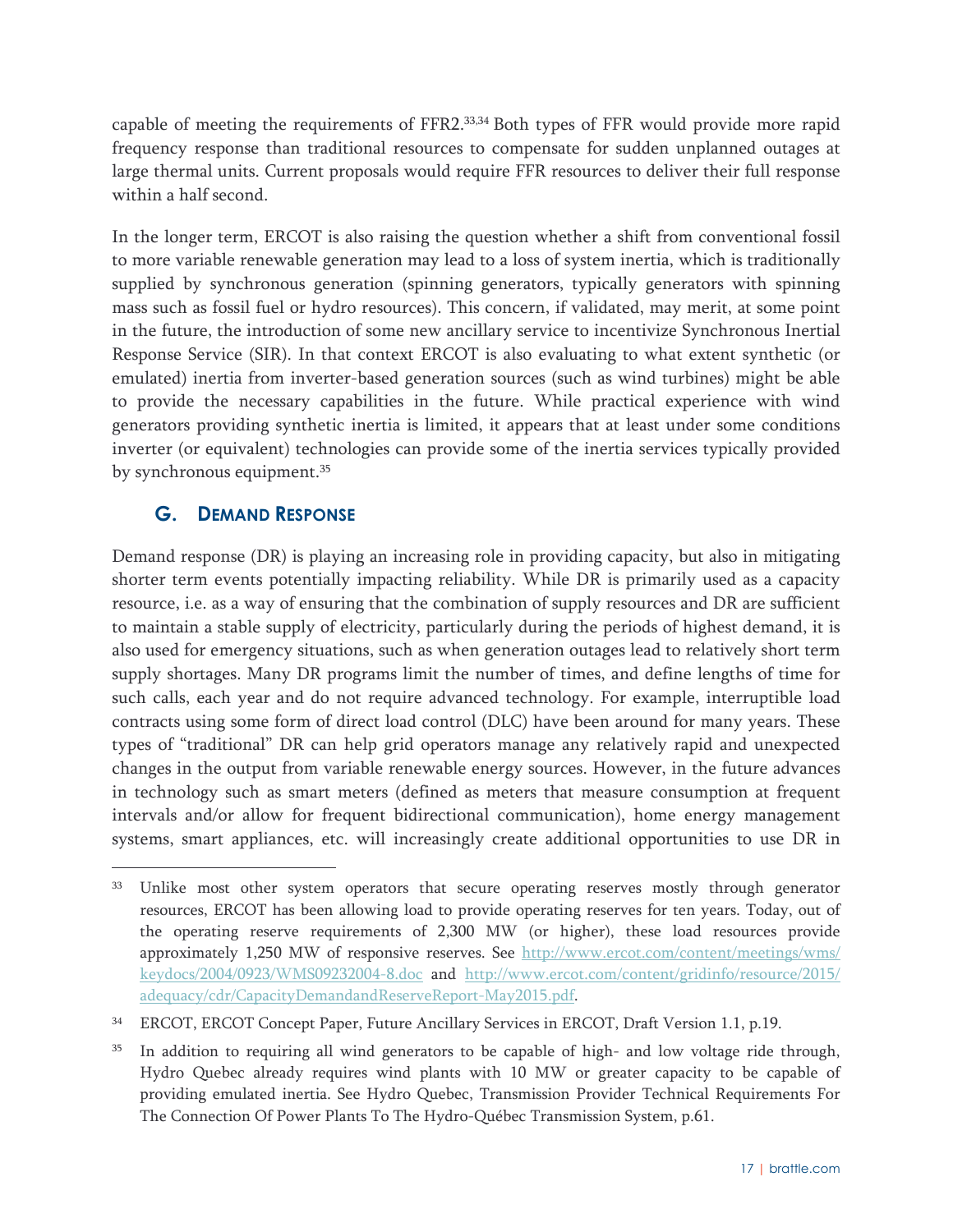situations other than emergencies. More robust DR can therefore make a significant contribution to integrating larger amounts of renewables.

Over the past five years ERCOT has changed its programs allowing participation by DR, which include a number of distinct products, all essentially targeting "traditional" DR: weather and non-weather sensitive Emergency Response Service Ten Minute (ERS-10) and Emergency Response Service Thirty Minute (ERS-30), both of which are emergency interruptible load services. Procurements during 2014 resulted in contracts for between 450 MW and 630 MW of non-weather sensitive ERS-10 and between 97 MW and 280 MW of non-weather sensitive ERS-30. There is currently no contracted weather-sensitive ERS-10 and 21.6 MW of weathersensitive ERS-30.

ERCOT also has a load-based 10-minute responsive reserve ancillary service, which targets larger customers connected through two-second demand data meters for non-emergency services. In theory, both controllable and non-controllable Commercial Load Resource (NCLR and CLR) programs exist. As of January 1, there were 232 load resources corresponding to 3,056 MW registered with ERCOT. All but two were non-controllable resources, meaning that they provide Responsive Reserves Service (RRS) using high set underfrequency relays (UFRs). These resources bid into the day-ahead market and up to a total of 50% of the RRS awards can be made to load resources. During 2014, the average award of RRS to load resources was approximately 1,350 MW.36 Finally, the Four Coincidental Peaks (4CP) program encourages load resources to lower peak demand during the highest load hour in each of the four summer months (June through September) since the customers' share in transmission and distribution costs depends on the magnitude of those peaks. ERCOT estimates the impact of the 4CP program (which does not provide explicit signals for DR, but rather relies on loads to lower their peaks, which may or may not coincide with high prices or changes in market conditions caused by fluctuations in variable generation) to be between 830-950 MW.37

The rapid deployment of smart meter technology, which by February 2015 had reached 6.7 million representing 98.4% of ERCOT load,<sup>38</sup> is providing the basis for increasing participation of residential load resources in demand response. For example, the ERS-30 program, which requires generation or load reductions to be made available in emergency situations within 30 minutes, is increasingly attracting residential customers. In the summer of 2014, ERCOT awarded three ERS contracts to Qualified Scheduling Entities (QSEs), which in turn included three residential aggregations initially involving approximately 60,000 residential participants for a total of 21.6 MW of peak demand (between 1 PM and 8 PM).<sup>39</sup>

<sup>36</sup> ERCOT, Annual Report of Demand Response in the ERCOT Region, Version 1.0, March 2015.

<sup>37</sup> Ibid.

<sup>38</sup> ERCOT, ERCOT Monthly Operational Overview, February 2015, p.41.

<sup>39</sup> Paul Wattles, Item 9: Demand Response Update, August 12, 2014.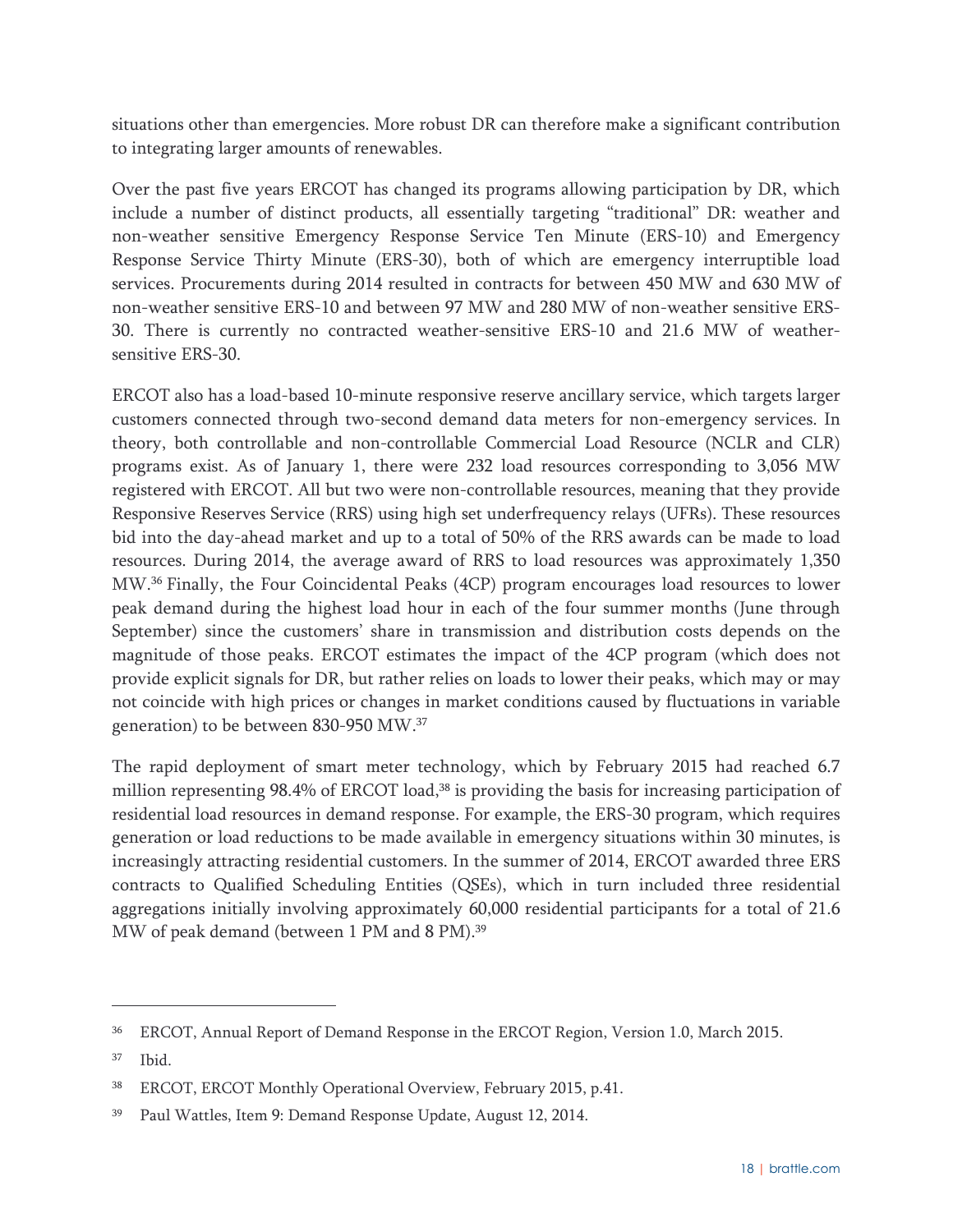ERCOT's emergency response DR programs have already played a significant role in helping maintain system reliability. For example, on January 6, 2014, cold winter temperatures were exacerbated by unplanned outages of several generation sources. As a consequence, ERCOT declared an emergency and activated 111 MW of ERS-30 and 509 MW of ERS-10 resources for approximately one hour. $40$  During the same event on January 6, ERCOT had previously activated 1,080 MW of ancillary services using load resources.<sup>41</sup>

ERCOT also created an opportunity for loads to more actively participate in markets during peak load conditions, essentially allowing for price-sensitive bids in real-time markets.<sup>42</sup> Called "Loads" in SCED (Security Constrained Economic Dispatch)", a first version of the program only open to Load Serving Entities (LSEs) went into operation on June 1, 2014. To date, ERCOT has seen limited interest in participation. As of the summer of 2014, between 25-30 MW of aggregated residential demand from air conditioning, water heaters and pool pumps under direct load control were in the qualification process.43 However, no resources are currently participating in the program.

A second, more comprehensive version of the program open to Curtailment Service Providers (CSPs), i.e. 3rd party DR providers, currently is under discussion. Full implementation of these programs would allow participating customers to offer to reduce their consumption when prices are high in real-time, enabling ERCOT to match supply with demand at least cost using both supply and demand resources. Beyond these programs, ERCOT is also examining the potential future role of DR in the provision of ancillary services.<sup>44</sup>

Beyond ERCOT's own programs, the ERCOT energy-only market with full retail choice also provides ample opportunities for Retail Energy Providers (REPs) to offer rates and incentives that encourage demand participation in ways that mitigate high prices, typically associated with relatively high net loads. Offering various retail rate structures allow REPs to differentiate themselves from their competitors and allow their customers to reduce costs by being priceresponsive. By creating price-responsive demand, these programs have the potential to mitigate the impacts of variations in renewable energy production before emergency situations arise.

A number of the programs offered by REPs rely on technology such as smart meters, smart thermostats etc. While the high penetration rates of smart meters is no longer a barrier to the deployment of such programs, increases in the penetration levels of smart thermostats – which allow remote control of air-conditioners and electric heating systems, for example in response to price spikes caused by a drop-off in renewable generation – and other enabling technology

<sup>40</sup> ERCOT, Final Report: January 6 2014 EEA, March 7, 2014, p.7.

<sup>41</sup> Ibid.

<sup>42</sup> ERCOT, Nodal Protocol Revision Request (NPRR) 555, Load Resource Participation in Security-Constrained Economic Dispatch, posted July 3, 2013.

<sup>43</sup> Paul Wattles, Item 9: Demand Response Update, August 12, 2014, p.9.

<sup>44</sup> Paul Wattles, ERCOT ISO and DR Overview 2014, May 21, 2014.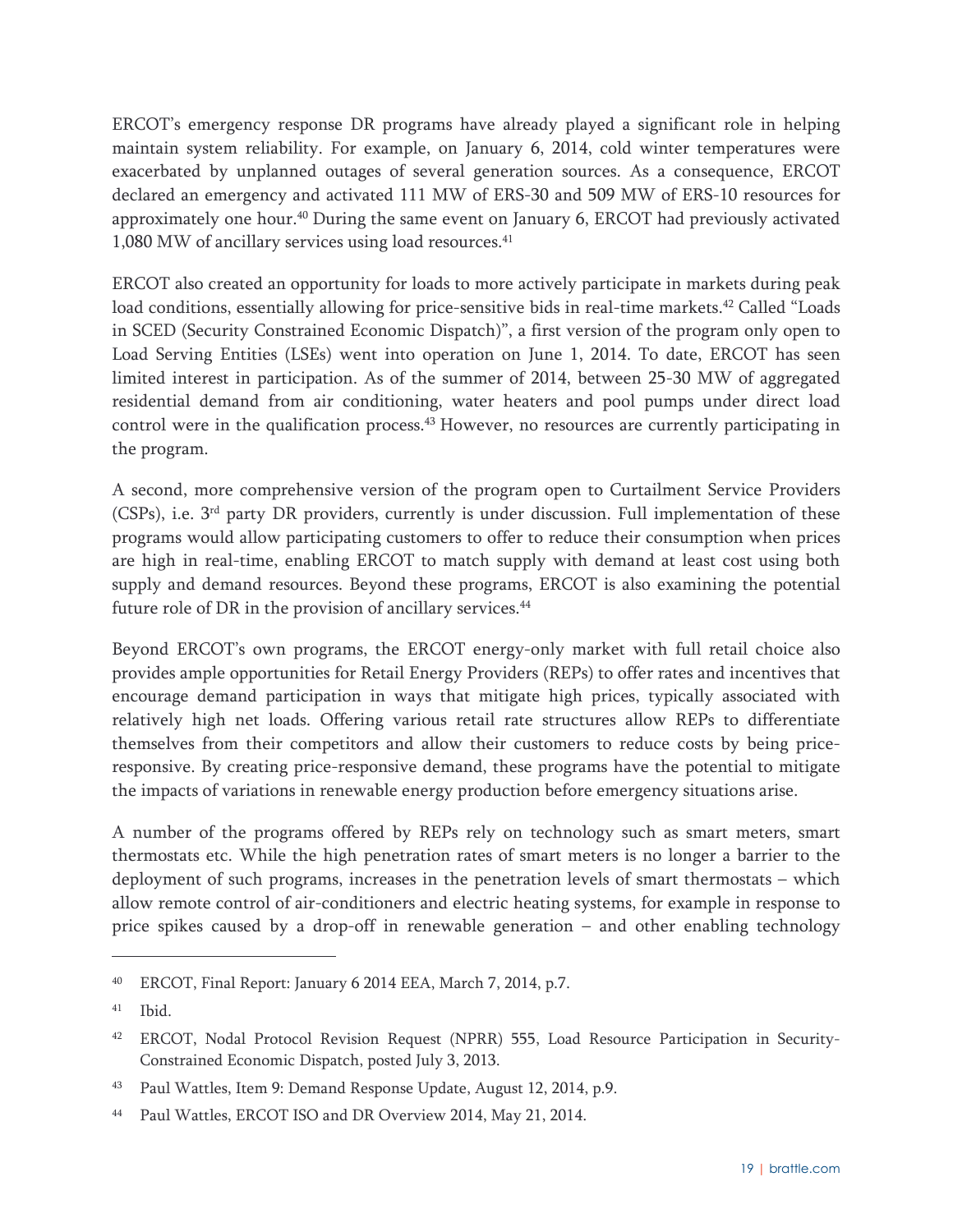increase the potential for such programs to expand in the future. As of 2014, ERCOT estimates the REP based programs contributed approximately 432.5 MW of DR, about half from pricing programs (real time pricing, Block and Index pricing, etc.) and half from load control programs.45 As of mid-2013, 4,105 customers were enrolled in real time pricing programs, 22,947 in block+index<sup>46</sup> programs and 117,570 in other Time of Use (ToU) pricing programs.<sup>47</sup>

There is some indication that the number of enrolled customers is increasing relatively quickly. The majority of time-sensitive ToU tariffs to-date involve "free weekends and evenings" type programs. While not yet a major factor in helping with grid reliability and variable renewable integration, the combination of smart meter infrastructure and an increasing acceptance of timeresponsive tariff designs creates a basis for the development of more sophisticated tariff structures designed at making load more flexible in direct response to price fluctuations, including those driven by variable renewable generation.

#### **H. PILOT PROJECTS IN ERCOT**

In addition to the changes made by ERCOT and described above, there are also a number of other early stage/pilot programs not administered by ERCOT but occurring inside its territory with important implications.

Oncor, the largest regulated transmission and distribution system operator in ERCOT, was one of two participants in a Department of Energy funded pilot project involving Dynamic Line Rating (DLR) completed in 2013.48 DLR dynamically increases transfer limits relative both to the static ratings typically used in utility operations and to ambient-adjusted (AAR) line ratings based on ambient conditions of the physical transmission line, such as temperature, wind, and humidity, or based on the direct measurement of line sag. Lower temperature and higher wind help cool the physical wires and therefore allow higher transfers of power without sagging as much from the heat produced by current flow. 49 Two important potential application of DLR are for congestion mitigation and planning. Oncor, in its evaluation of the DLR pilot, notes that "Study results show that congestion mitigation can be obtained with as little as a 5 to 10% increase in capacity over the currently used ambient-adjusted line ratings. The effective congestion mitigation can be in the range of 60 to 100% on the lines monitored."50 While the pilot did not

- 47 Paul Wattles, Demand Response Update, ERCOT, October 24, 2014, p.9.
- The other participant was the New York Power Authority (NYPA).

<sup>45</sup> ERCOT, Annual Report of Demand Response in the ERCOT Region, Version 1.0, March 2015, p.7.

<sup>46</sup> Under Block+Index pricing, customers pay a certain amount for a certain number of kWh (block). For consumption above the block, pricing is indexed to wholesale prices.

<sup>49</sup> See Oncor West Texas Dynamic Line Rating (DLR) Project presentation, dated March 26, 2013, available at: http://www.ercot.com/content/meetings/rpg/keydocs/2013/0326/Oncor\_W\_Texas\_Dynamic\_Line Rating\_Presentation\_for\_ERCOT\_032.pdf.

<sup>50</sup> Oncor Electric Delivery Company, Dynamic Line Rating, Oncor Electric Delivery Smart Grid Program, Final Report, August 2013, p.2.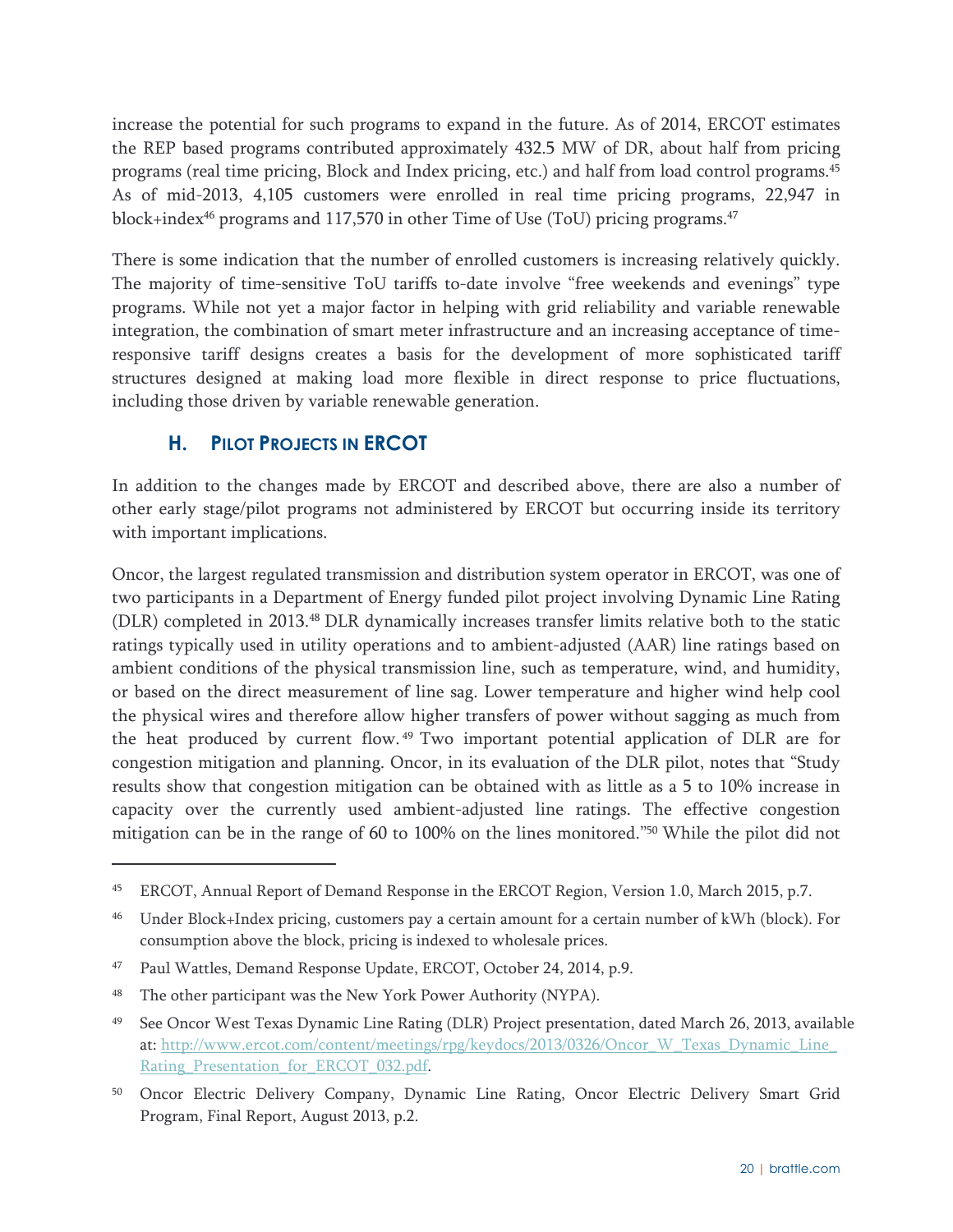provide definitive answers, Oncor did find that 5% DLR use increased average wind generation by 3%, which, given that only half of the lines of the pilot involved wind generation, Oncor deemed significant.<sup>51</sup> In other words, Oncor found that the use of DLR allowed increased levels of wind generation during contingency events without causing congestion.

Other recent examples of early stage experiments include the use of smart meters to measure voltage levels (and resulting voltage profiles) at the meter level, to use this data to develop feeder-level voltage profiles and to use those profiles to predict transformer outages. At least one utility in Texas is examining how this data can be used to better manage the maintenance and replacement of transformers in ways that both lowers the chance of outages and reduces the cost of maintaining a reliable distribution system. It can be expected that as the share of distributed variable renewable energy sources, most likely solar PV, increases, the benefits of being able to measure voltage profiles at this level will help reduce transformer outages and the costs related to integrating such resources.<sup>52</sup>

Similarly, current battery pilot programs suggest that the benefits of this kind of storage, installed at the feeder level and serving just a few customers, could substantially exceed those traditionally estimated. Preliminary pilot results have shown that in local outage situations, when batteries keep a group of customers supplied with electricity, dramatic behavior changes are seen such that customers maintain essential services for much longer than initially expected based on a given storage capacity.53 While very preliminary, these results point to the potential interaction benefits of renewables, storage and behavioral changes (such as turning off non-essential equipment) during stress periods for local distribution systems. Such stress periods could be caused by external events such as storms, but also by unforeseen variability in renewable energy production at high penetration levels.

# **V. Integrating Renewable Energy at Xcel Energy Colorado**

Xcel Energy Colorado is a vertically integrated utility providing electric service to approximately 1.3 million wholesale and retail customers in Colorado, including the Denver metropolitan area. Xcel Energy is among the utilities with the highest renewable energy penetration and is recognized as a leader in renewable energy integration, having been ranked first by the American Wind Energy Association (AWEA) for eleven consecutive years and fifth by the Solar

<sup>51</sup> Ibid, p. 168.

<sup>&</sup>lt;sup>52</sup> Based on confidential information provided by one of ERCOT's distribution utilities.

<sup>53</sup> Based on confidential information provided by one of ERCOT's distribution utilities, a battery system designed to provide one hour of back-up power was able to sustain essential services for up to four hours as a result of customers connected to the storage system dramatically reducing their demand during the periods when storage was needed to supply power not available from the grid.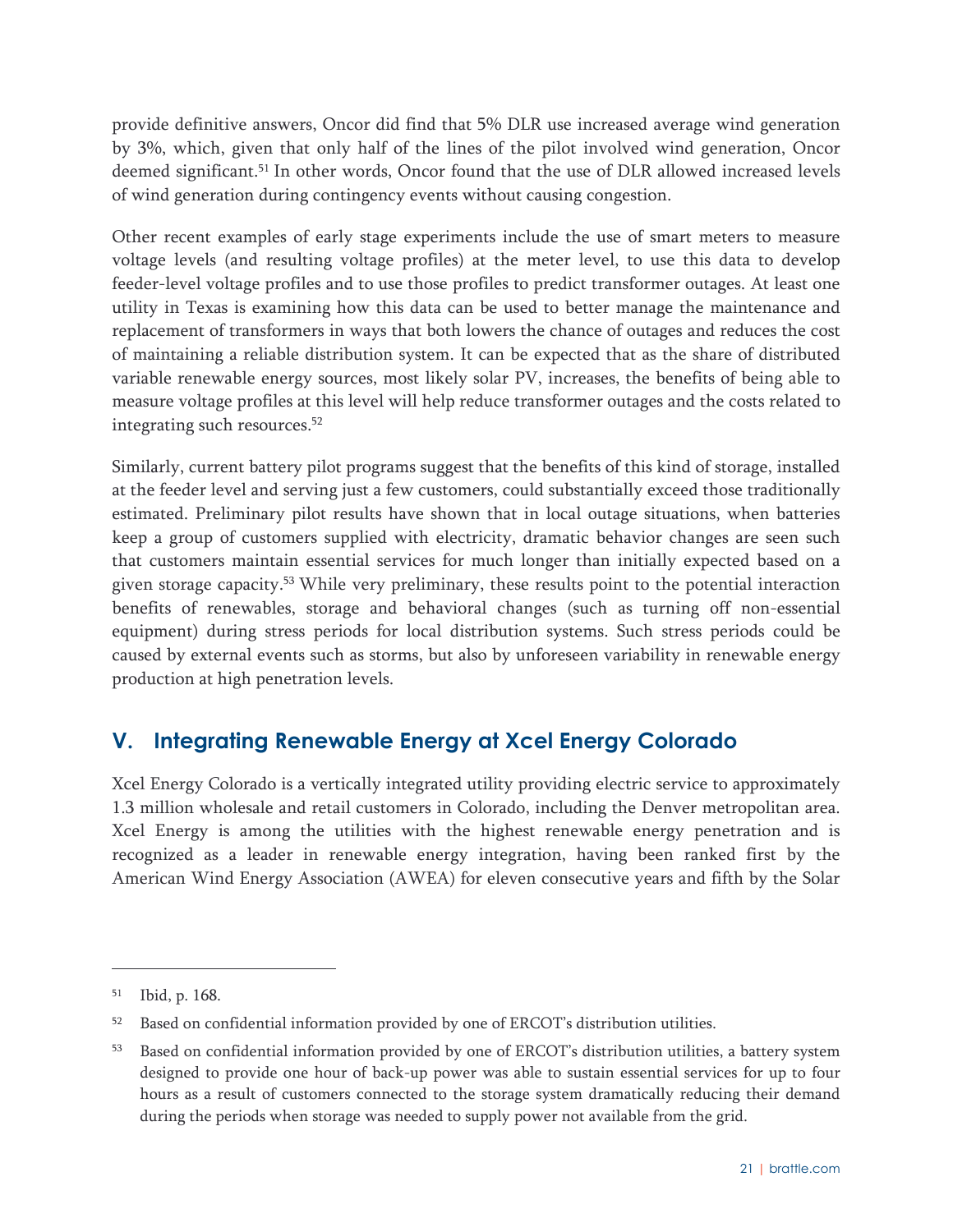Electric Power Association (SEPA).<sup>54</sup>As of the end of 2013, Xcel Energy Colorado's wind portfolio comprised 2,168 MW of wind capacity with another 450 MW to be connected in the near future. In addition, the system has 188 MW of customer-sited solar generation and 80 MW of utility scale solar PV capacity, which is expected grow by 170 MW in the near future.55 The balancing area's peak load in 2013 was 6,646 MW and wind contributed 18.7% to Xcel Energy Colorado's annual load.56 Xcel Energy Colorado is not part of an RTO and does not operate a formal day-ahead or real-time energy market. All these attributes create challenges that make Xcel Energy Colorado a good case study for integrating variable renewable energy sources by a single utility.

With the goal of increasing renewable penetration levels, Xcel Energy Colorado has been addressing the system operational issues with the focus on changes in ancillary service requirements, improved wind forecasting, and increases in generation flexibility.

#### **A. CHANGE IN ANCILLARY SERVICES REQUIREMENTS**

While the summer peak load for the Xcel Energy Colorado system is approximately 6,700 MW, the system load during off-peak hours can drop to around 2,700 MW. This indicates that the system could have over 2,600 MW of wind generation potentially serving a 2,700 MW load. Given the magnitude of installed wind capacity, wind ramping events, specifically ramp-down events (i.e. periods when electricity production from wind decreases relatively rapidly), have been identified as a potential reliability concern.<sup>57</sup> Unlike ramp-up events, there are no wind turbine control actions available to mitigate the ramp-down events, leaving improved forecasting as the primary tool to provide the system operator adequate foresight to plan for increased resource needs. This leads to the need for advanced energy resources like automated demand response, energy storage and other fast ramping resources.

For resource planning, Xcel Energy Colorado determines the generation capacity to be kept available, similar to other system operators. However, Xcel Energy Colorado also determines the responsiveness, flexibility, or ability of that generation to be brought on-line in a timely manner to address the needs for flexibility. Consequently, in 2011 it adopted a 30-minute Wind Reserve Guideline to ensure that enough standby generation capability can be brought on-line within 30-

<sup>54</sup> www.xcelenergy.com/Company/News/News Releases/Xcel Energy named No. 1 utility wind provider for 11th consecutive year.

<sup>55</sup> Public Service Company of Colorado, Xcel Energy, Operating Companies Joint Open Access Transmission Tariff - First Revised Volume No. 1, filed with the Federal Energy Regulatory Commission, May 15, 2014, p. 2.

<sup>56</sup> Ibid.

<sup>57</sup> Ramp-up events, with continued or sustained increases in wind generation levels, are dealt with by reducing the level of generation from gas-fired units, or in severe cases, shutting down a gas-fired unit or curtailing wind. In general, ramp-up issues will have economic implications but not necessarily lead to reliability issues. On the other hand, ramp-down events can potentially lead to a shortage of overall generation, which is a reliability concern.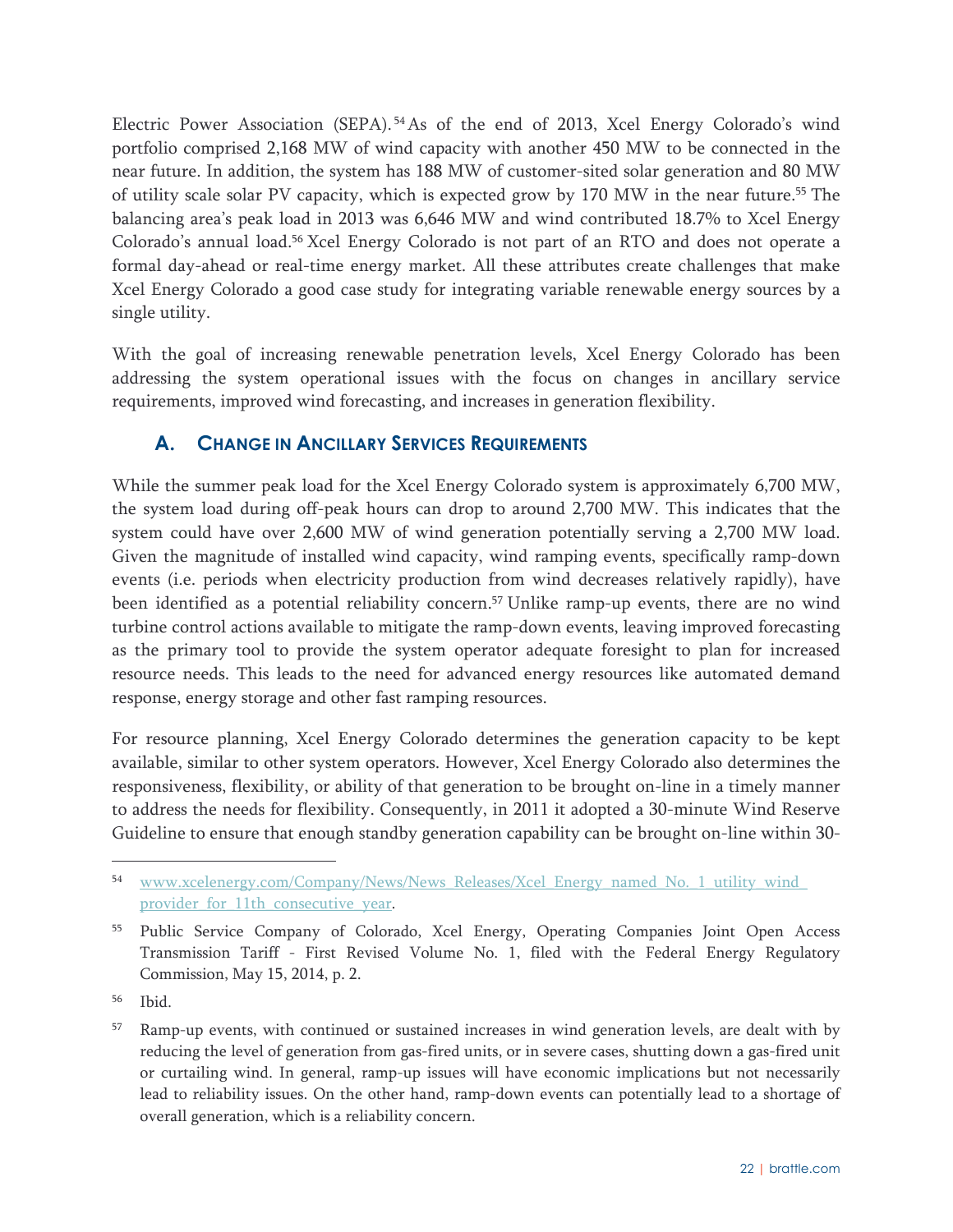minutes to cover the needed flexibility. The flexible capacity need was calculated to be a MW for MW match against wind generation for the first 290 MW.58 For wind generation levels above the 290 MW threshold, additional 30-minute capable standby generation is held based on the aggregate wind energy being produced from wind facilities located along the northern Colorado border within Energy Resource Zone (ERZ) 1, which contains the majority of Xcel Energy Colorado's wind resource.59 Figure 7 shows the calculated flexibility needs as a function of wind generation.<sup>60</sup>



#### Figure 7: 30 Minute Reserve Needs and Wind Generation Level

Partly in response to rapidly increasing wind (and solar) penetration, Xcel Energy recently asked the FERC for changes to its Open Access Transmission Tariff (OATT), in particular the amount of certain ancillary services it procures and how it recovers the resulting costs. Specifically, it asked the FERC to approve changes to its Regulation and Frequency Response Service (Schedule 3 of its OATT) and to approve the formal introduction of a Flex Reserve Service (Schedule 6A of its OATT) specifically designed to handle large reductions in wind generation due to losses in wind speed (and hence occurring over a somewhat longer period of time, between tens of minutes and hours). The addition of a Flex Reserve service can by itself be considered an

-

<sup>&</sup>lt;sup>58</sup> This 290 MW threshold was determined in 2011 and may change in the future as the Xcel Energy Colorado resource portfolio, including wind and solar, changes.

<sup>59</sup> As of 2011, out of the five ERZs, only ERZ 1 and 3 had wind resources, with future wind resources planned for ERZ 2. At the time, over 80% of all Xcel Energy Colorado's wind resources were located in ERZ 1. The calculation method based on ERZ 1 wind generation may also change with future wind locations.

<sup>60</sup> Source: Xcel Energy Colorado 2011 Wind Limit Study, filed as part of the 2011 Electric Resource Plan, available at: http://xcelenergy.com/staticfiles/xe/Regulatory/Regulatory%20PDFs/PSCo-ERP-2011 /Attachment-2.14-1-2011-Wind-Limit-Study.pdf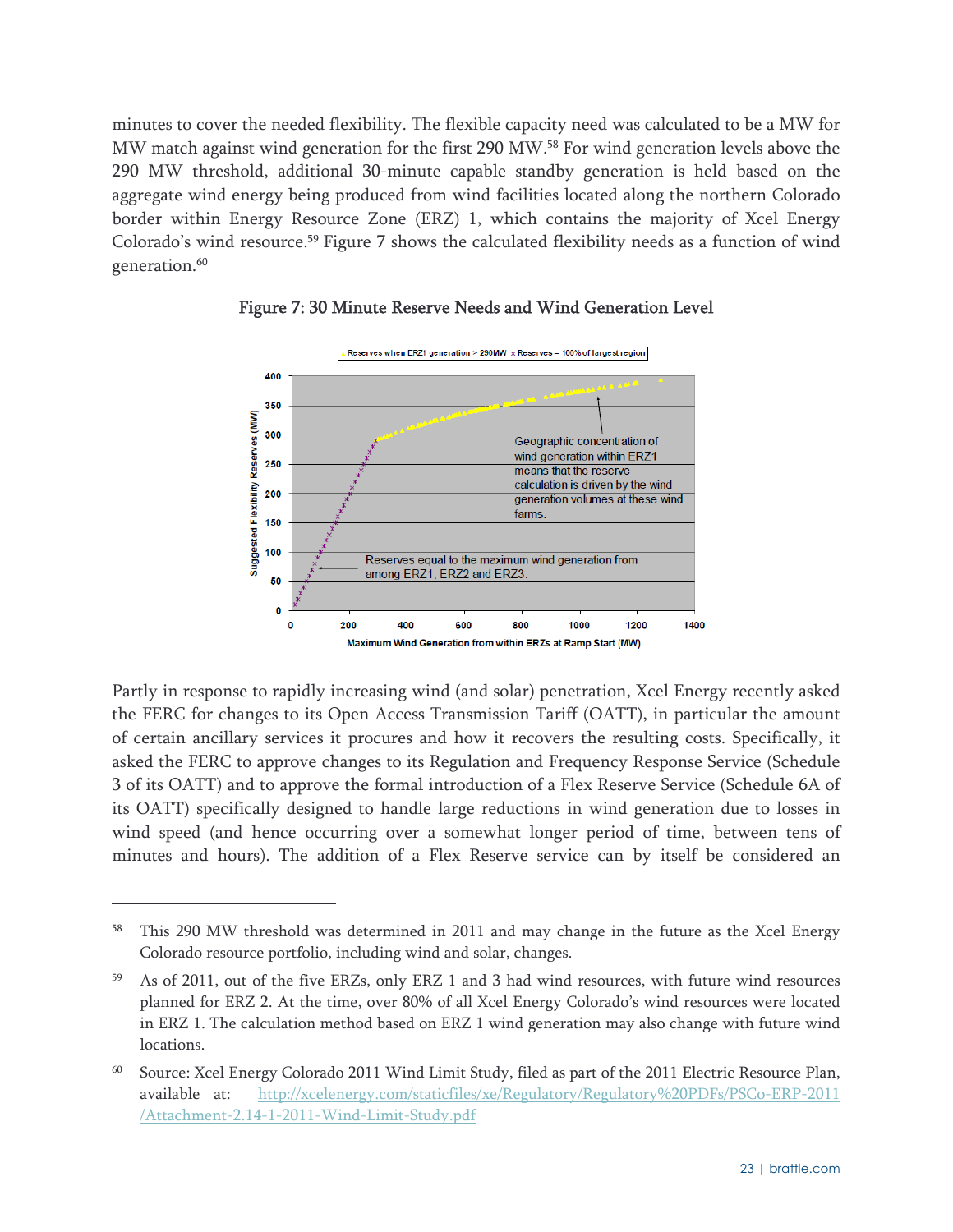innovation in systems operation designed to better integrate variable renewable energy resources. We note that the amount of additional ancillary service costs to be recovered is \$727,000 per year, or only 0.3% of its \$230 million annual transmission revenue requirement.<sup>61</sup>

#### **B. ADVANCED WIND FORECASTS**

-

In parallel to adding the 30 minute flexibility to accommodate increased net load variability and ramping events, Xcel Energy has been advancing its wind forecast methods. As a stand-alone utility lacking geographic diversity, the value of forecast accuracy for the variable resources is of particular importance. Furthermore, the same level of forecast error translates into greater absolute errors as renewable penetration levels grow.

In 2009 Xcel Energy implemented an advanced wind forecasting system. The system, developed in collaboration with the National Center for Atmospheric Research (NCAR), blends forecasting and statistical methods.<sup>62</sup> The system uses a variety of inputs from satellites, planes, radars, ground-based weather stations, and sensors on the wind turbines themselves and produces a new forecast every 15 minutes.63 It improved the wind forecast accuracy by 35% relative to previous forecast methods and informs both day-ahead and real time operations. Since the introduction of the improved methodology, Mean Absolute Error (MAE) in wind forecasting has decreased significantly. In Colorado, MAE dropped from 18.01% in 2009 to 11.04% by 2013 (a 38.7% reduction) with resulting savings of \$20.4 million.<sup>64</sup>

These findings are consistent with the evidence from other jurisdictions that over time wind forecast accuracy has increased and integration costs have fallen. For example, Eurelectric, the European industry association for the power industry, cites wind forecast improvements as one of the measures improving the integration of variable renewables, and includes Figure 8 in a recent report on the topic.<sup>65</sup>

<sup>&</sup>lt;sup>61</sup> FERC, Order Conditionally Accepting And Suspending Proposed Tariff Revisions, Subject To Refund, And Establishing Hearing And Settlement Judge Procedures, Dockets Nos. ER14-1969-000, ER14- 1969-001 and ER14-1969-002, Issued December 5, 2014, p.3.

 $62$  For a detailed description of the system, see Mahoney et al., A Wind Power Forecasting System to Optimize Grid Integration, IEEE Transactions on Sustainable Energy, Vol. 3, No. 4, October 2012.

<sup>63</sup> https://www2.ucar.edu/atmosnews/news/5771/ncar-wind-forecasts-save-millions-dollars-xcel-energy.

<sup>64</sup> Drake Bartlett, What is the value of a Variable Generation Forecast? Xcel Energy, February 25, 2014.

<sup>65</sup> Eurelectric, Integrating intermittent renewables sources into the EU electricity system by 2020: Challenges and solutions, 2010.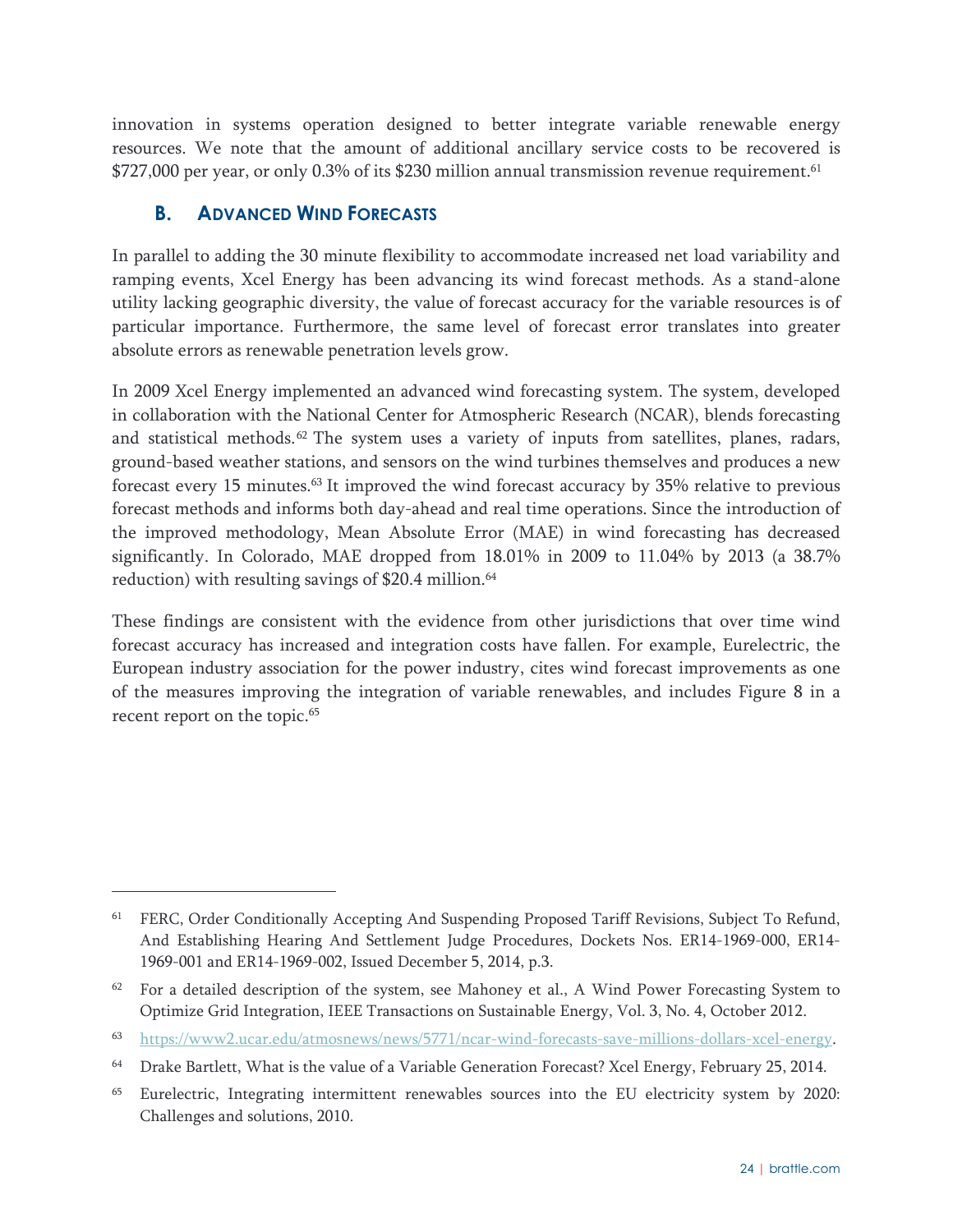#### Figure 8: Changes in Wind Forecast Accuracy in Spain



Source: Eurelectric, 2010, Reproduced Picture 10

#### **C. ADVANCED OPERATIONS**

In addition to the ancillary services and forecast improvements, Xcel Energy Colorado has advanced operations to better accommodate renewable resources and reduce overall production cost. These operational advancements expand beyond the thermal generators that traditionally provided the flexibility needed to reliably operate the system.

For example, in 2010 Xcel Energy Colorado made technological modifications to its Fort Saint Vrain 750 MW combined cycle gas plant that lowered the minimum generation level by 300 MW and increased the turn-around time (the time needed between shut-off and restart of the plant) from 8 hours to 2 hours. Also, many of Xcel Energy Colorado's newer gas turbines were updated with the GE FastStart technology, which improved the start-up time of these units. Similarly in 2011 the minimum generation level of the Comanche #3 coal-fired power plant was lowered from 500 MW to 405 MW.<sup>66</sup> Along with these improvements, a number of coal units have been, or are in the process of being, retired. Cherokee unit #4 is being converted from burning coal to gas. In addition to the increased flexibility achieved by increasing the share of gas-fired generation, Xcel Energy Colorado is also studying the ability of the natural gas storage and the delivery system to supply fuel to gas-fired generation resources which shoulder the majority of the 30-minute wind reserve duty. It has been identified that if an extreme wind ramp down event were compounded by the loss of a large coal unit, there may be the need to fuel switch some of the gas generation to fuel oil, especially during the beginning and end of the heating season, or electric load shoulder months, when storage injection or withdrawal rates of gas are at their lowest and wind generation is at its highest.

Xcel Energy Colorado also applied changes to its Cabin Creek pumped Storage plant, including receiving WECC approval for Cabin Creek capacity to count toward spinning reserve, and

<sup>66</sup> Ibid.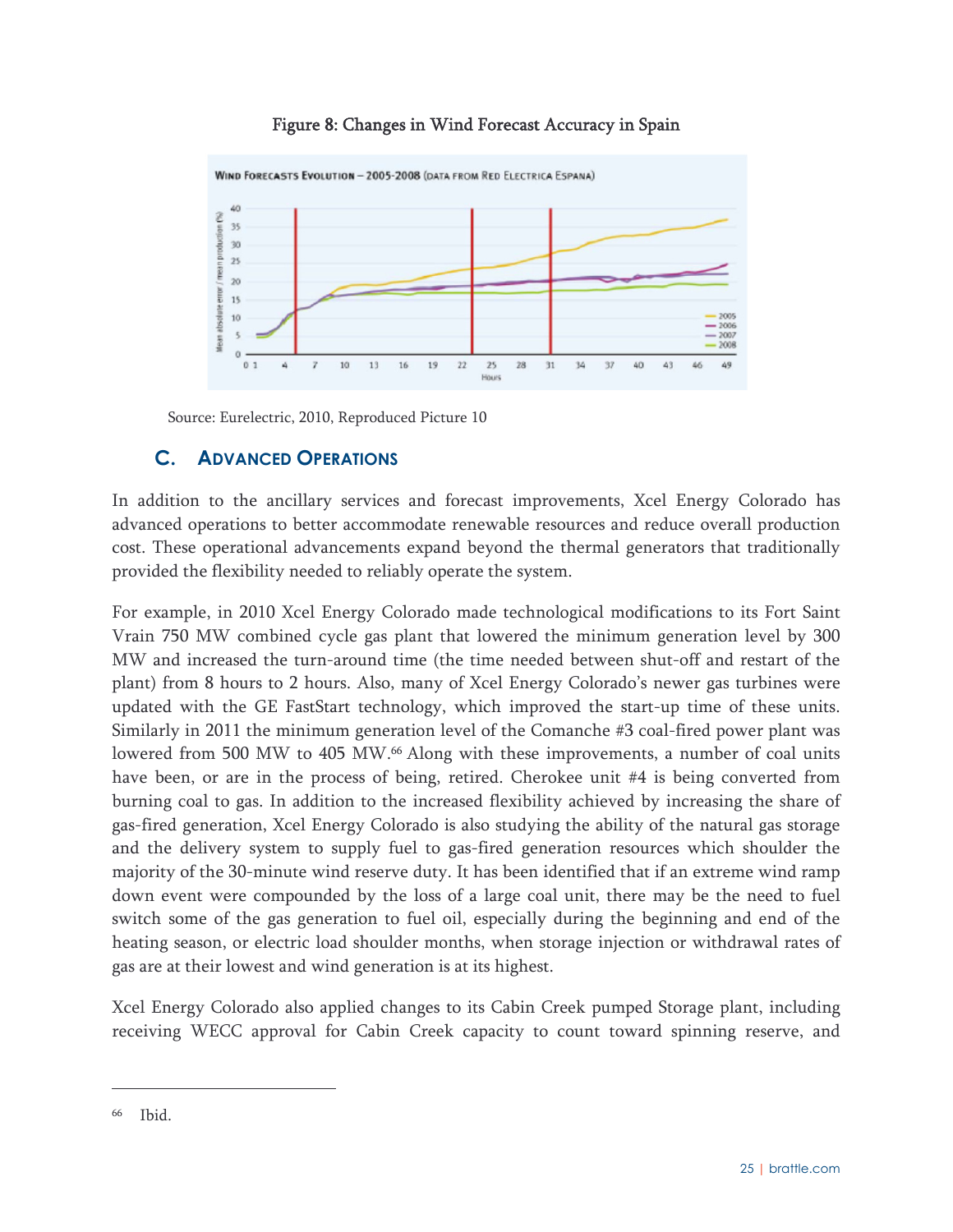shifting black start responsibilities away from Cabin Creek to other units to free up water that was otherwise reserved for black start for peak shaving and/or ancillary services.

In 2011, Xcel Energy Colorado installed Automatic Generation Control (AGC) systems at four wind facilities in Colorado to enable the system operator to ramp down the output from these wind facilities automatically during certain periods.<sup>67</sup> Today, two-thirds of the wind turbines in Xcel Energy Colorado are equipped with AGC and provide regulation. Furthermore, advancements in power electronics have enabled operators to provide frequency control through wind plants by extracting stored inertial energy from the wind turbines. The response time of these wind turbines that occur during the first ten-to-fifteen seconds following a large frequency dip is faster than the traditional governor response of larger conventional thermal generation resources and has proved to actually improve system performance.

Finally, in late 2014 Xcel Energy Colorado filed a revised tariff to reflect a Joint Dispatch Agreement (JDA) with Platte River Power Authority and Black Hills Colorado Electric Utility Company. The JDA, with a framework similar to an energy imbalance market, although smaller in scale, is intended to provide the participating parties with a centralized, coordinated, intrahour dispatch system for their generation resources. The overall goal is to achieve more efficient and lower generation cost to serve load and is particularly helpful with increasing renewables penetration since variations of actual output from wind and solar generation compared to forecasts can be balanced across a larger set of resources. $^{68}$ 

# **VI. Other Innovative Approaches to Integrating Renewables**

 $\overline{a}$ 

Beyond the changes implemented by ERCOT and Xcel Energy Colorado, system operators and in some cases other market participants have implemented or are implementing a number of measures directly designed to facilitate the integration of larger amounts of variable renewable generation or having the side effect of doing so. In many instances, the changes do not require new technology, but it is also true that technological progress facilitates new approaches and in some cases creates entirely new opportunities. In this section we provide a brief summary of a sample of approaches and developments. In general, these approaches and developments follow

<sup>67</sup> Keith Parks, Wind and Solar Integration in Colorado: Challenges and Solutions, Xcel Energy, August 9, 2011.

<sup>68</sup> Under the JDA, Energy transfers will be limited to average transmission capacity (ATC) between the participating systems at designated interconnection points. Unused ATC will be determined every five minutes after all other procurement and scheduling deadlines have passed. While the schedule-driven ATC updates currently occur every quarter-hour, the five-minute update ensures that any intra-hour schedule changes are adequately captured and that only the leftover ATC will be utilized through the JDA. The JDA will facilitate a joint economic dispatch of committed resources of the participants (determined at the beginning of the hour) and would likely reduce the curtailment of renewables and lower the overall production cost of the participating parties.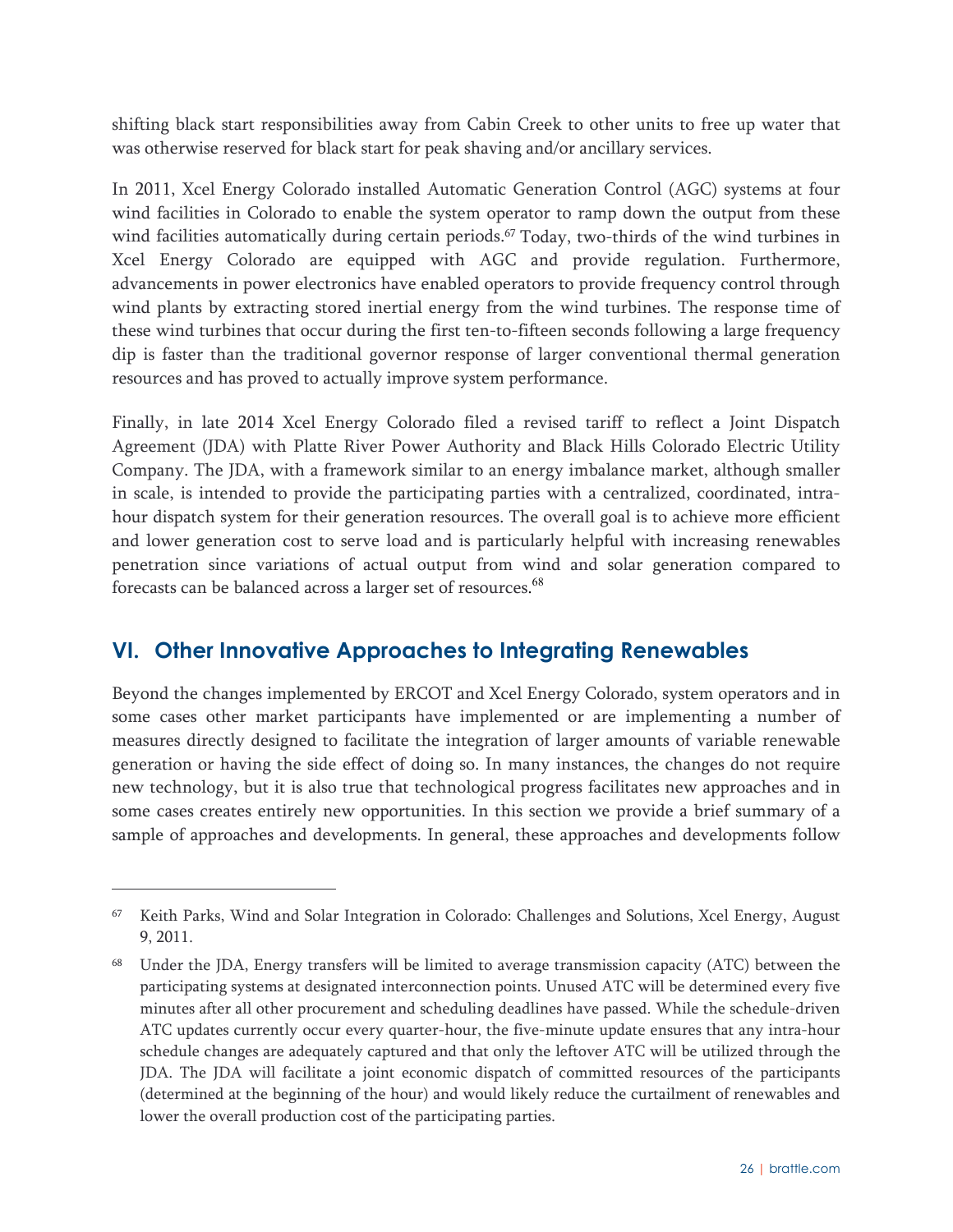what was illustrated in the two cases studies: operational changes, such as shorter dispatch cycles; forecast enhancements; ancillary service changes; and transmission planning.

As the case studies of ERCOT and Xcel Energy Colorado demonstrate, shorter dispatch cycles in combination with more accurate shorter-term forecasts of renewable generation are now commonly recognized as reducing forecast variations from renewable generators and leading to reduced ancillary service requirements. MISO (and SPP) are taking this concept one step further and dispatching wind resources similar to traditional generators, by asking the renewable resources to submit an offer curve for its generation quantity and price. The offer curve will be treated equally with other offer curves provided by traditional generators and be automatically dispatched based on merit order. The only difference is the generation quantity that can be offered by renewable resources depends on the wind forecast, rather than its physical plant capacity. MISO, by including 80% of its wind capacity in the 5 minute dispatch as Dispatchable Intermittent Resources,<sup>69</sup> improved system reliability "through better congestion management by replacing manual curtailments with automated real-time dispatch." 70

MISO has also started developing and partially implementing a look-ahead unit commitment and dispatch process.<sup>71</sup> The look-ahead process will focus on predicting near-term changes needed to keep energy flowing efficiently and cost-effectively. By incorporating forecast data for both load and renewable resources, it allows for better decision making, taking into account the likely future changes of the system (such as a ramping event that could result in local resource needs), rather than just considering the current status. Stochastic unit commitment, while still in its infancy, has been gaining traction as another tool for dealing with uncertainty.72

Many system operators other than ERCOT and Xcel Energy Colorado have recognized the importance of forecasts and have developed and implemented customized centralized wind

-

<sup>69</sup> See MISO, MISO 2013-2014 Winter Assessment Report, Information Delivery and Market Analysis, June 2014, page 10.

<sup>&</sup>lt;sup>70</sup> Minnesota Department of Energy Resources, Minnesota Renewable Energy Integration and Transmission Study, September 13, 2013, p. 21. Available at: http://mn.gov/commerce/energy/images/ MN\_RE\_Integration\_Study\_2014\_pres\_Stakeholder\_Mtg\_091313.pdf. The study notes that two-thirds of curtailments in MISO occur through the economic dispatch with the other third occurring still from manual curtailments.

<sup>&</sup>lt;sup>71</sup> See MISO press release discussing how look-ahead tool improves efficiencies while reducing costs, available at: https://www.misoenergy.org/AboutUs/MediaCenter/PressReleases/Pages/Look-Ahead Tool.aspx. Further materials for the look-ahead tools are available at: https://www.miso energy.org/WhatWeDo/MarketEnhancements/Pages/LookAhead.aspx.

<sup>72</sup> For examples of stochastic unit commitment studies, see presentation from NREL and EPRI at: http://uvig.org/wp-content/uploads/2014/10/Ela-Stochastic.pdf and http://uvig.org/wp-content /uploads/ 2014/10/Tuohy.pdf.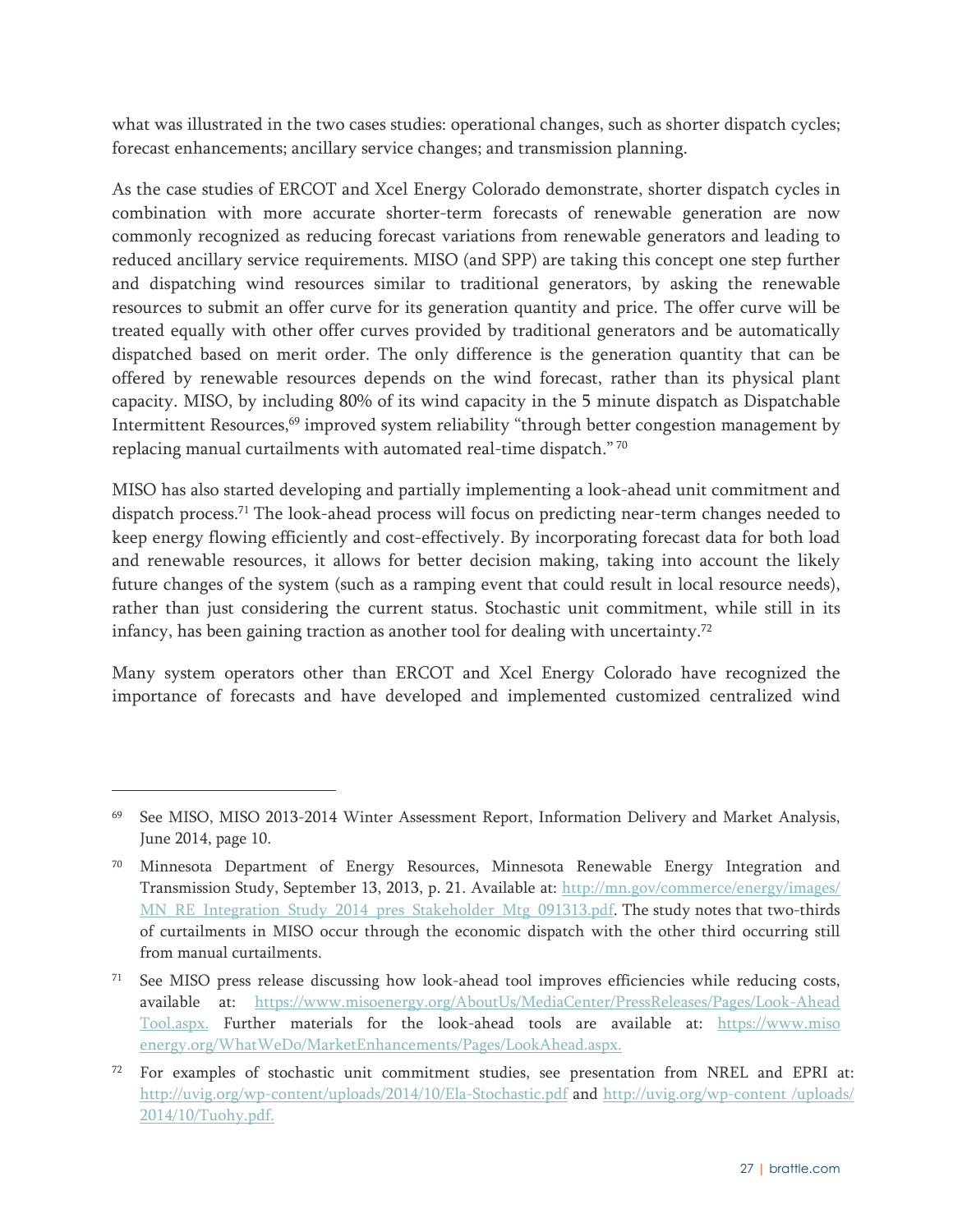forecasts over the past few years.73 The forecasts used for commitment and dispatch decisions are also shared with various market participants. Forecast periods range from longer terms (typically up to a week-ahead) to a more granular short-term, updated frequently (every 5 to 15 minutes) and typically used for real-time operation decisions. PJM, ERCOT, and IESO also provide wind ramp forecasts. Solar forecasts are currently being developed in most markets.<sup>74</sup>

Several system operators are now allowing wind to provide ancillary services. Both PJM and NYISO allow wind to provide frequency response, inertial response, and regulation if they meet eligibility requirements. While ISO-NE precludes wind from providing regulation, it does allow wind to provide frequency response and inertial response upon meeting eligibility requirements. SPP allows variable resources to provide regulation down if they meet eligibility requirements. Ancillary service markets are also evolving to provide incentives for faster responding resources that can provide better performance. For example, in response to a FERC order, PJM provides "mileage payments," which account for how well resources respond to the regulation signal for controlling frequency.75

Transmission planning, as the ERCOT CREZ line success demonstrates, is also a key focus of system operators. MISO, through its Regional Generation Outlet Study (RGOS), created a cohesive plan for the MISO footprint by identifying extended transmission plans and renewable energy requirements. The RGOS results were later adopted as the Multi-Value projects. Similarly the SPP Integrated Transmission Planning process coordinates the long term transmission planning with anticipated future resources, a large portion of which is wind.

In addition to these enhancements of traditional tools and processes, storage technologies are beginning to be tested, included in ancillary service eligibility, or deployed. PJM's frequency regulation market, which in response to FERC's Order  $755\%$  awards quick-start and fastresponding resources including batteries, has been attracting an increasing amount of battery storage.77 Along with storage technology, innovation is occurring in ways of using storage. Much of this innovation is targeting opportunities created by the mismatch of variable renewable

<sup>73</sup> Centralized wind forecasts have been implemented in the various markets: PJM (2009), NYISO (2008, used for individual dispatch decisions since 2009), ISO-NE (2014), MISO (2008), SPP (201), ERCOT (2008), CAISO (2004), AESO (2010), and IESO (2013).

<sup>74</sup> Centralized solar forecasts are only implemented in limited markets: IESO (2013) and ERCOT (2015).

<sup>75</sup> See http://www.pjm.com/markets-and-operations/ancillary-services/mkt-based-regulation/fastresponse-regulation-signal.aspx

<sup>76</sup> See Beacon Power, Overview of FERC Order 755 and Pay-for-Performance Regulation, March 21, 2014 for an overview of compensation for frequency regulation before and after FERC Order 755.

<sup>77</sup> See http://www.utilitydive.com/news/invenergy-bringing-over-60-mw-of-storage-online-for-pjm-frequ ency-regulatio/399140/. According to the article, Invenergy recently announced the addition of 31.5 MW of storage at its Grand Ridge Storage Facility in Illinois to provide frequency regulation in PJM. Invenergy plans to bring another 31.5 MW storage facility online in 2015, bringing the total storage capacity providing frequency regulation services in PJM to above 150 MW.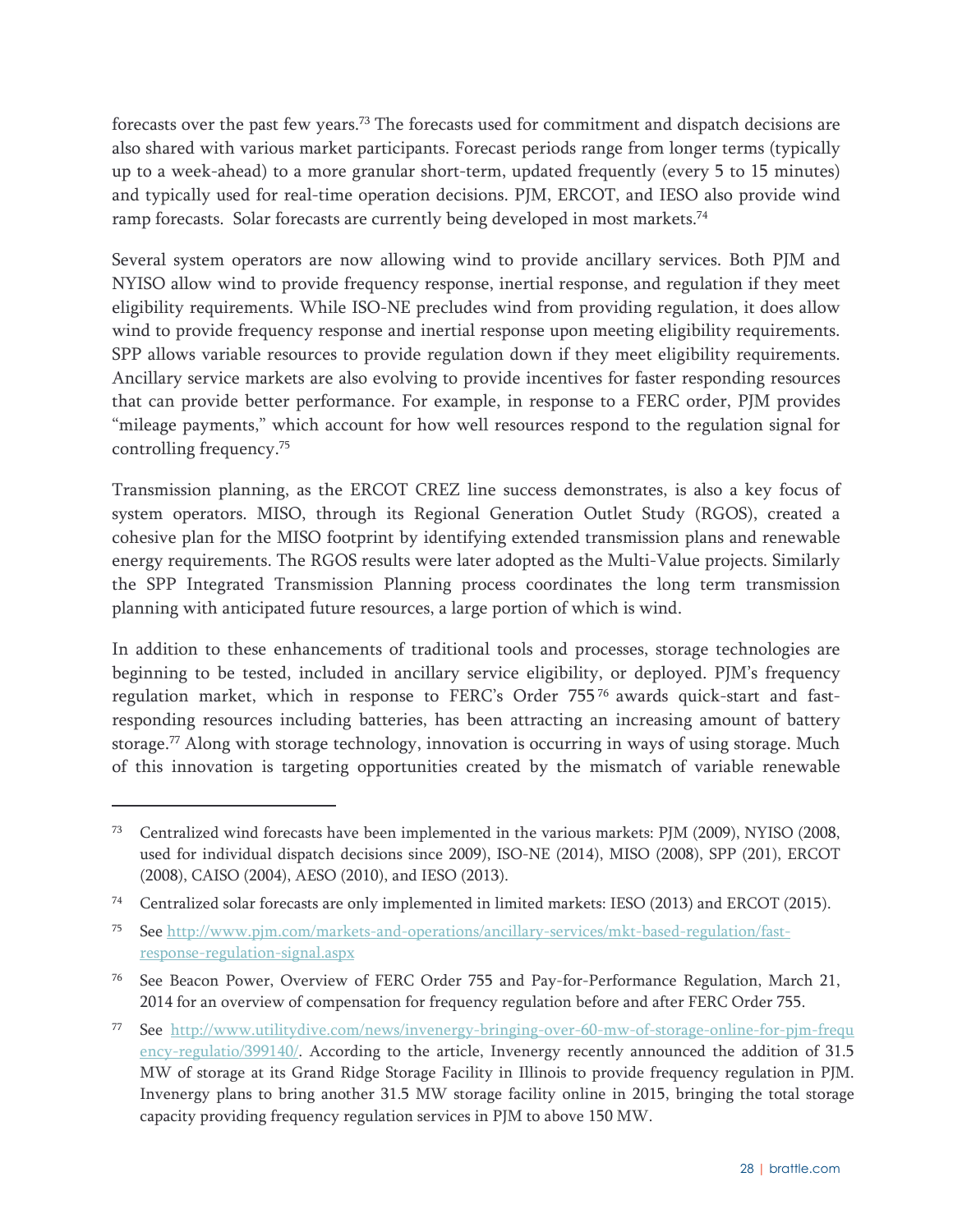generation and demand. For example, the recent launch of Tesla's home battery system happened approximately at the same time as the announcement of a collaboration between Tesla and Lichtblick, a German company. Lichtblick has been using its proprietary aggregation software to bundle an increasing number of micro-combined heat and power systems deployed in residential buildings and deploy them as "swarm" energy producers,<sup>78</sup> optimizing the operation of many distributed systems – most of which have a thermal storage element – against real-time power market conditions. The joint venture between Tesla and Lichtblick aims to combine distributed solar PV systems with in-home storage units and Lichtblick's optimization software to similarly operate solar+battery systems in a way that optimizes their use given real-time market conditions by taking advantage of the latent flexibility in distributed energy systems.<sup>79</sup>

There are also ongoing innovations combining variable renewable production with measures aiming to make demand more responsive. Tesla is also collaborating with EnerNOC, a leading provider of demand response services for commercial and industrial customers.80 Also, earlier in 2015 SolarCity, a major installer of rooftop solar PV systems, announced a partnership with NEST, the wifi-enabled (smart) thermostat company owned by Google.<sup>81</sup> While still in early stages, a French start-up, Comwatt, has developed a box, similar to a cable TV box, that uses software to manage electricity consumption in a house to match as much as possible the production of a distributed solar PV system.<sup>82</sup> All these recent announcements show not so much what is already happening in terms of actively integrating variable renewable energy, but the extent to which integration associated with increases in renewable energy production is stimulating innovation.

By the time renewable penetration levels approach those currently identified as practical limits, it is likely that at least some of these innovations will have matured enough to play a role in providing solutions, thus quite likely further increasing the share of variable renewable energy that can safely be integrated into the grid.

<sup>78</sup> See http://www.lichtblick.de/en/schwarmenergie/.

See http://www.prnewswire.com/news-releases/partnership-for-global-energy-transformationlichtblick -integrates-tesla-battery-storage-into-energy-markets-502146711.html

<sup>80</sup> See http://www.bidnessetc.com/41612-tesla-motors-inc-collaborates-with-enernoc-inc-and-lichtblickfor -energy-st/.

<sup>81</sup> See http://www.solarcity.com/newsroom/press/solarcity-and-nest-partner-make-cost-savings-eveneasier-homeowners.

See http://www.cleantechrepublic.com/2014/12/18/comwatt-autoconsommation-electrique-sansbatterie/ (in French).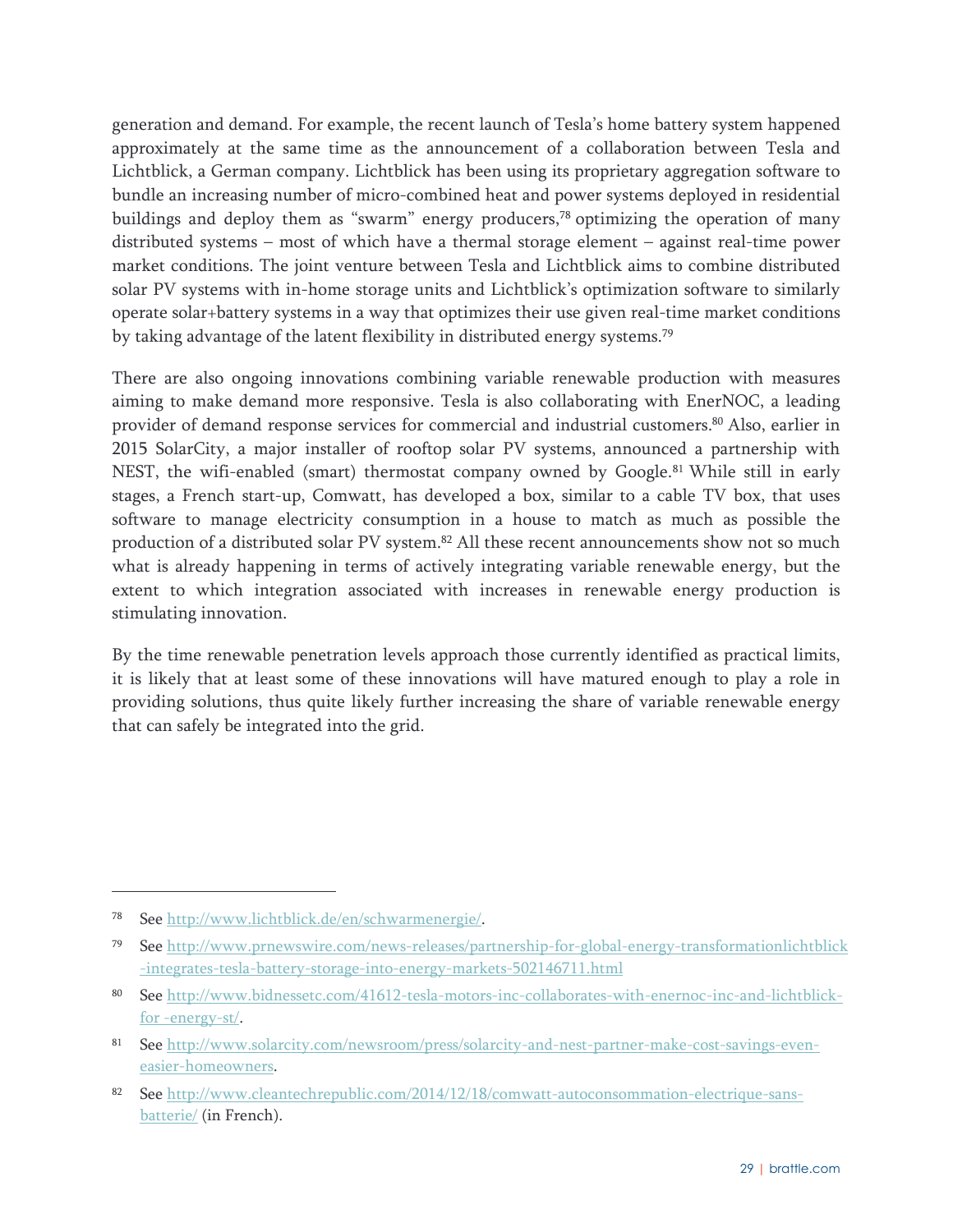# **VII. Conclusions**

In this report, we highlighted how a few ISOs and utilities with material shares of renewable generation already have changed their operations to accommodate the forecasting challenges and short-term performance variability that can increase with growing shares of variable renewable generation. To date, these integration efforts have been largely relying on well-established technologies, indicating that lack of technology cannot be considered a major barrier to being able to integrate amounts of variable renewable generation significantly in excess of current average U.S. levels. Though new technologies are being explored and becoming more promising, particularly storage, it is not necessary to have large amounts of such new resources to incorporate meaningful quantities of renewables onto a system and preserve its security and reliability.

As these case studies show, ISOs and utilities can deploy a large and increasing portfolio of options to accommodate large and growing shares of renewable generation while maintaining high levels of reliability. The options range from purely operational changes to possibilities that become available as a consequence of advancements in technology unrelated to renewable energy. Examples of the former include increasing the coordination between balancing areas (including increasing their size), reinforcing the transmission system, and increasing participation of demand response. Examples of the latter include technological advances in weather forecasting which, together with better data on historical performance of renewable energy, allows significant improvements in forecasting accuracy of renewable generation; the proliferation of smarter infrastructure, much of it deployed at the customer site (smart meters, smart thermostats, smart appliances, all enabled by smarter software), enabling participation of increasing amounts of demand in activities that help mitigate the variability of renewable generation; and technological advances of renewable and complementary technologies (inverters, batteries) that allow renewable generators themselves to contribute to maintaining reliability.

Numerous renewable integration studies have estimated the cost of using this wide portfolio of options to represent a relatively small portion of the overall cost of the electric system. Our case studies indicate that deploying new and innovative solutions can further mitigate the challenges of integrating variable renewable generation, at least in some cases (such as using state-of-the-art wind and solar forecasts) with significant cost savings compared to traditionally used integration approaches. Continued strong growth of renewable generation will require continued significant planning and effort, as well as investment in the electric infrastructure  $-$  in transmission infrastructure to bring electricity from renewable resource rich locations to load centers, and in distribution infrastructure as the share of distributed resources grows. Bringing additional renewable resources to market will thus likely be an important additional driver of planning and building a 21<sup>st</sup> century grid, which is also driven by changes on the demand side of the market (including distributed generation, but also new sources of demand and options for demand-side flexibility), changing population densities, the desire to further increase inter-regional interconnections, cybersecurity concerns, the aging of existing transmission and distribution infrastructure, etc.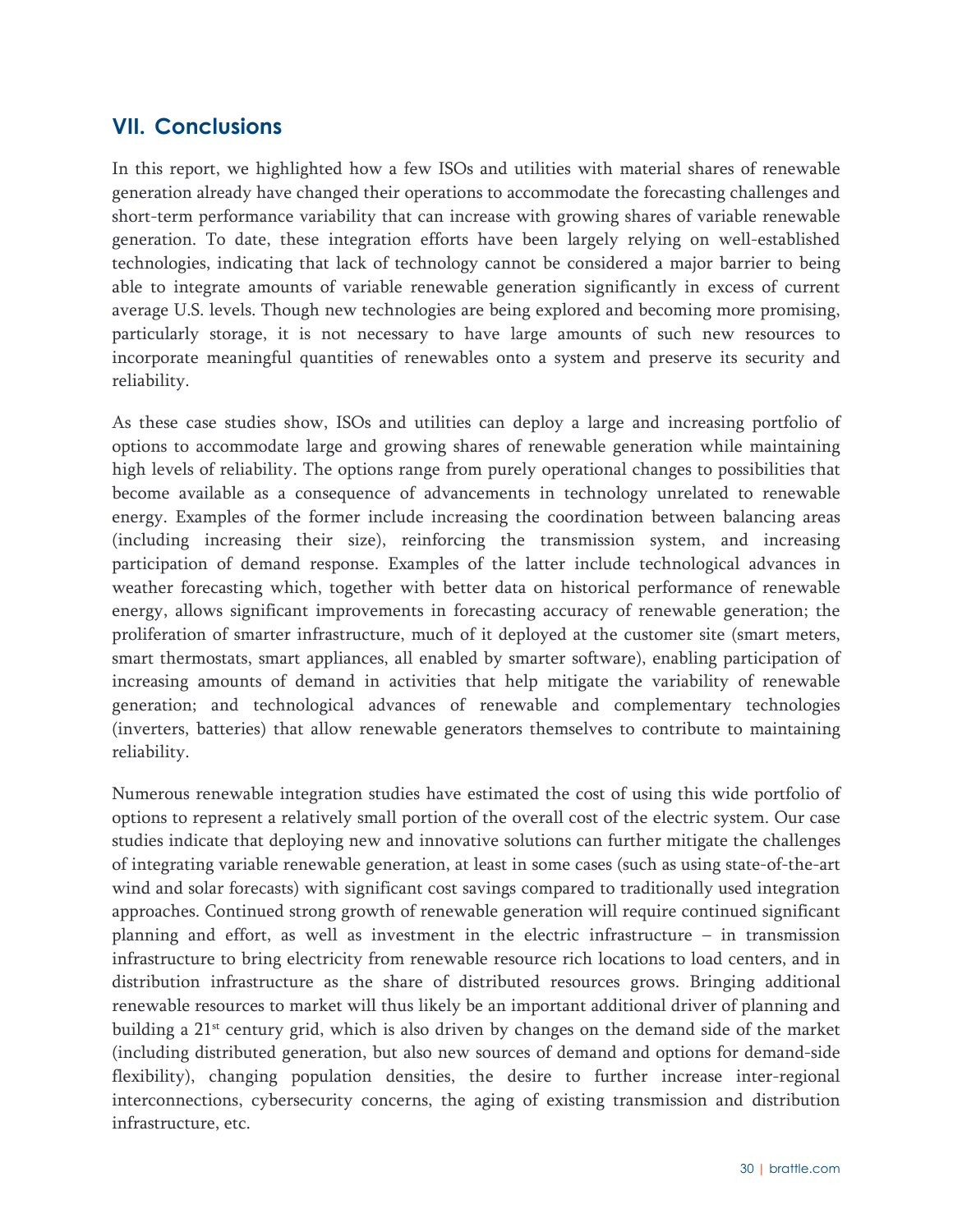The good news, however, is that there is substantial evidence that accommodating these increasing levels of variable renewable generation in ways that preserve high levels of reliability should be possible at a cost (excluding the cost of any incremental transmission) that represents a modest share of the total cost of the electric system. Specifically, integration of variable renewable energy at levels of penetration as high as those reliably managed by ERCOT and Xcel Energy Colorado, if not higher, should not be seen as a significant obstacle to compliance with EPA's proposed Clean Power Plan.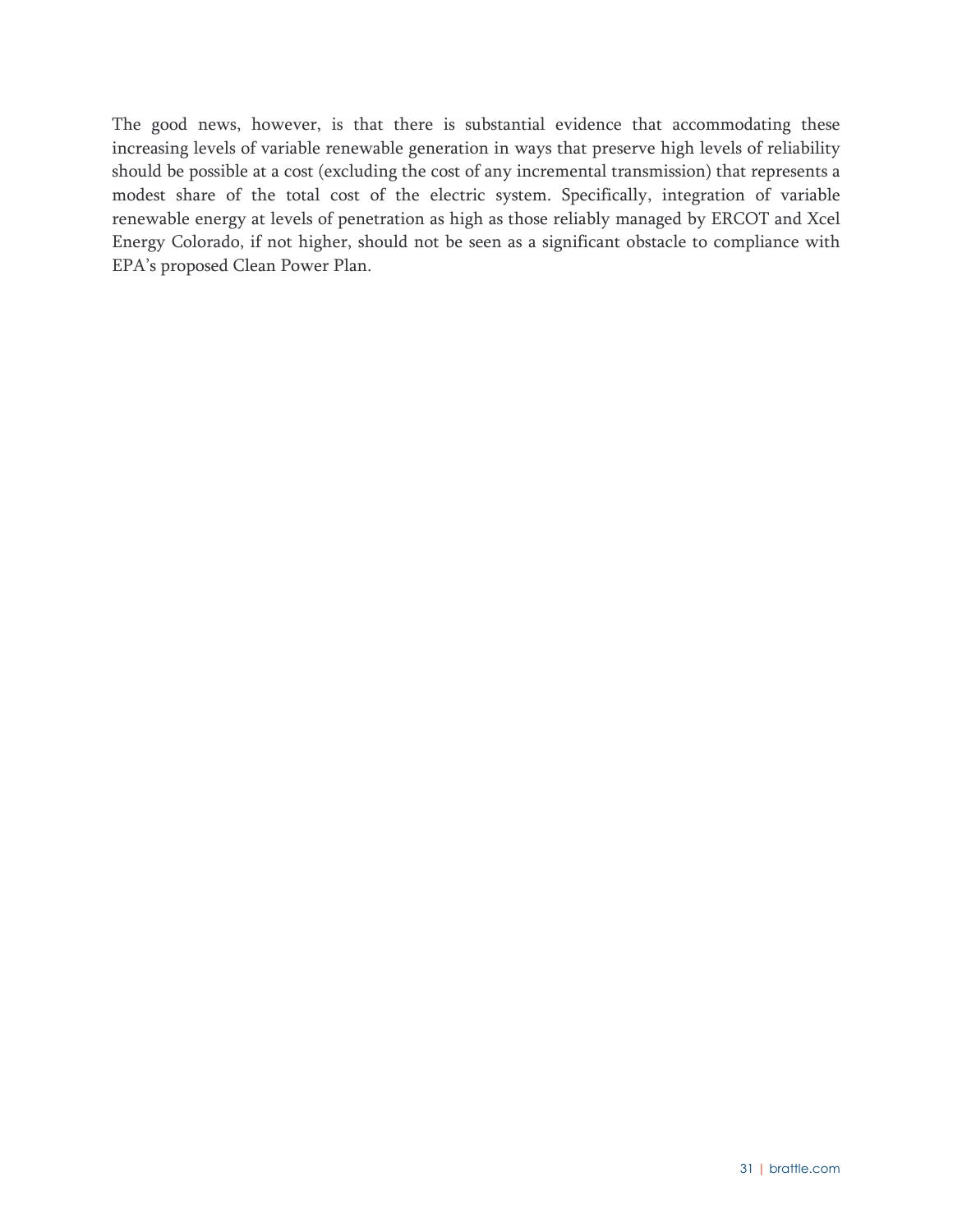# **VIII.Acronyms**

| <b>AEEI</b>     | Advanced Energy Economy Institute         |
|-----------------|-------------------------------------------|
| <b>AGC</b>      | <b>Automatic Generation Control</b>       |
| <b>ALR</b>      | <b>Adaptive Line Ratings</b>              |
| <b>BSER</b>     | Best System of Emissions Reductions       |
| <b>CHP</b>      | Combined Heat and Power                   |
| <b>CNG</b>      | <b>Compressed Natural Gas</b>             |
| CO <sub>2</sub> | Carbon Dioxide                            |
| <b>CPP</b>      | Clean Power Plan                          |
| <b>CREZ</b>     | Competitive Renewable Energy Zone         |
| <b>DLC</b>      | Direct Load Control                       |
| <b>DLR</b>      | Dynamic Line Ratings                      |
| DR              | Demand Response                           |
| EE              | <b>Energy Efficiency</b>                  |
| <b>ELCC</b>     | <b>Effective Load Carrying Capability</b> |
| EPA             | <b>Environmental Protection Agency</b>    |
| <b>ERCOT</b>    | Electric Reliability Council of Texas     |
| <b>ERS</b>      | <b>Emergency Response Service</b>         |
| FAS             | <b>Future Ancillary Services</b>          |
| <b>FFR</b>      | <b>Fast Frequency Response</b>            |
| GW              | Gigawatt                                  |
| <b>HVDC</b>     | <b>High Voltage Direct Current</b>        |
| <b>IRR</b>      | <b>Initial Reliability Review</b>         |
| <b>ISO</b>      | <b>Independent System Operator</b>        |
| JDA             | Joint Dispatch Agreement                  |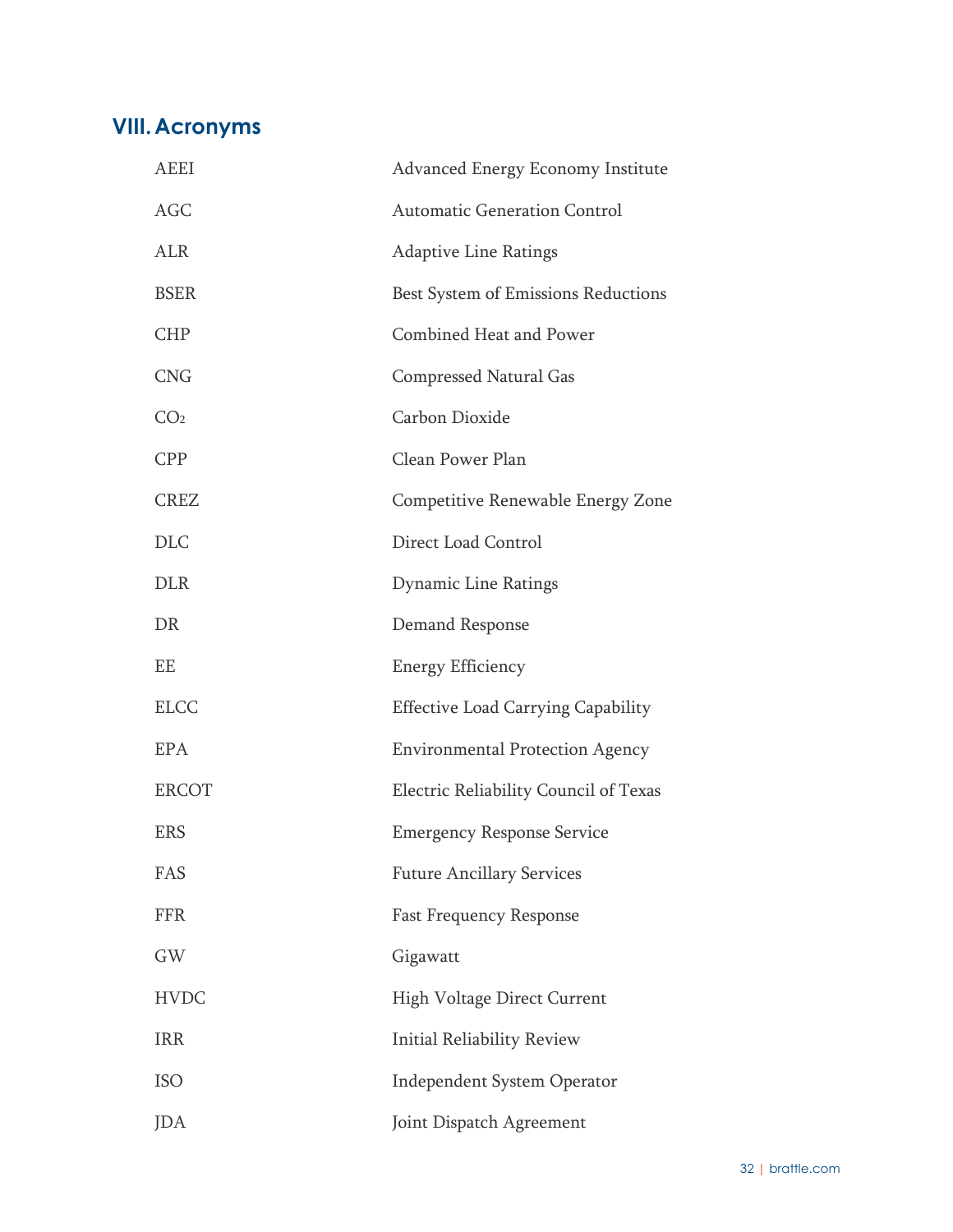| <b>LMP</b>  | <b>Locational Marginal Price</b>                |
|-------------|-------------------------------------------------|
| <b>MISO</b> | Midcontinent ISO                                |
| <b>MW</b>   | Megawatt                                        |
| <b>NERC</b> | North American Electric Reliability Corporation |
| PSCo        | Public Service Company of Colorado              |
| <b>PV</b>   | Photovoltaic                                    |
| <b>RGOS</b> | Regional Generation Outlet Study                |
| <b>RTO</b>  | Regional Transmission Organization              |
| <b>SPP</b>  | Southwest Power Pool                            |
| T&D         | Transmission and Distribution                   |
| U.S.        | <b>United States</b>                            |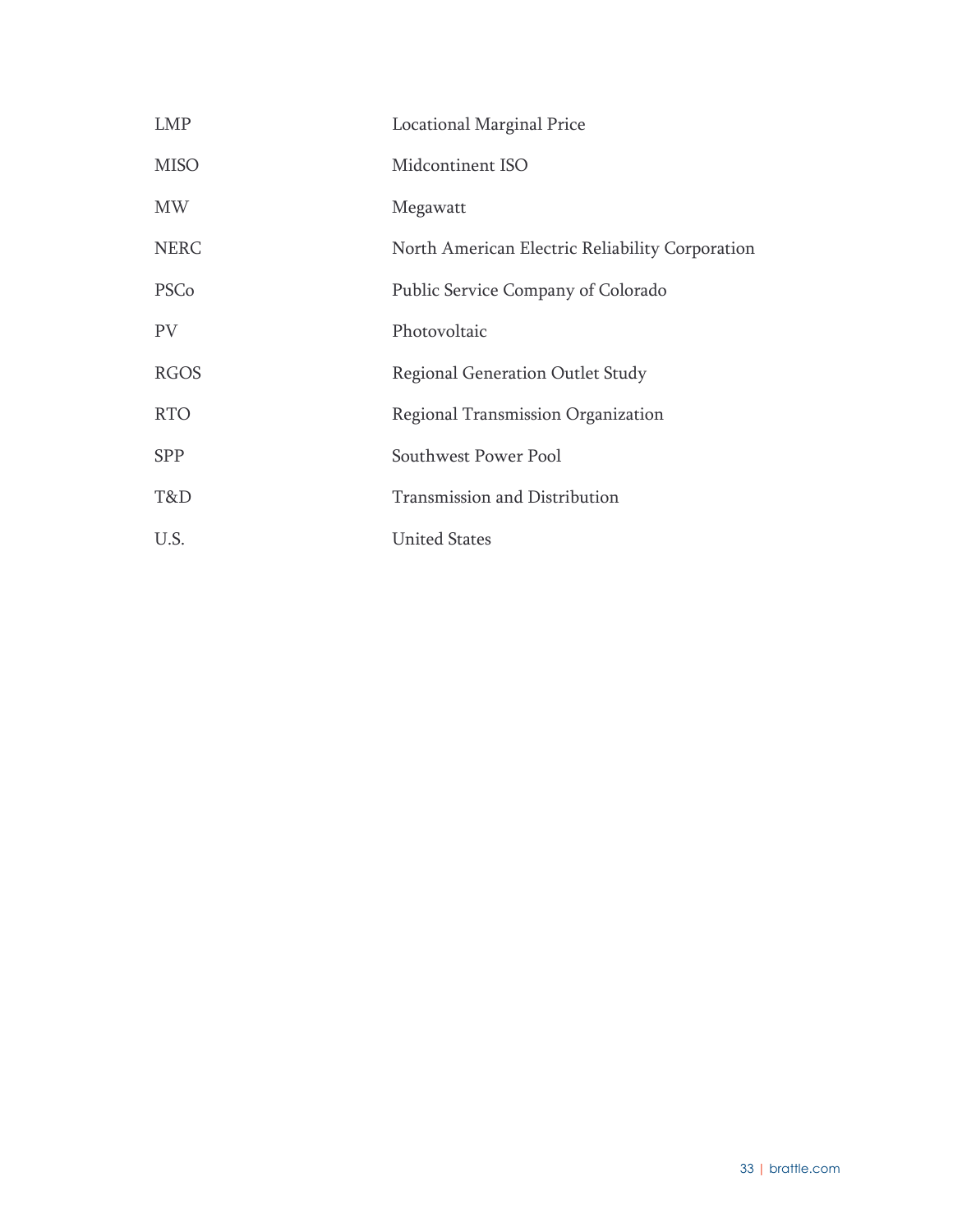# **IX. Bibliography**

Andrew Mills and Ryan Wiser, Implications of Wide-Area Geographic Diversity for Short-Term Variability of Solar Power, LBNL-3884E, September 2010

AWEA, Wind energy helps build a more reliable and balanced electricity portfolio

Beacon Power, Overview of FERC Order 755 and Pay-for-Performance Regulation, March 21, 2014

Constellation, ERCOT Load Response Programs Snapshot

Drake Bartlett, What is the value of a Variable Generation Forecast? Xcel Energy, February 25, 2014

ERCOT, Annual Report of Demand Response in the ERCOT Region, Version 1.0, March 2015

ERCOT, Future Ancillary Services in ERCOT, ERCOT Concept Paper, Draft Version 1.1, November 2013

ERCOT, Final Report: January 6 2014 EEA, March 7, 2014

ERCOT, Generator Interconnection Status Report, March 2015

ERCOT, Nodal Protocol Revision Request (NPRR) 555, Load Resource Participation in Security-Constrained Economic Dispatch, posted July 3, 2013

ERCOT, ERCOT Monthly Operational Overview, February 2015

ERCOT, ERCOT Nodal Operating Guides, Section 2: System Operations and Control Requirements, February 1, 2014

ERCOT, NPRR Number 611, Board Report, October 14, 2014

ERCOT, Report on the Capacity, Demand, and Reserves in the ERCOT Region, 2015-2024, February 2014

Eurelectric, Integrating intermittent renewables sources into the EU electricity system by 2020: Challenges and solutions, 2010

Fazil Shaikh and Melissa Karner, Texas Demand Response Programs, Cirro Energy Services, April 4, 2014

FERC, Order Conditionally Accepting And Suspending Proposed Tariff Revisions, Subject To Refund, And Establishing Hearing And Settlement Judge Procedures, Dockets Nos. ER14-1969- 000, ER14-1969-001 and ER14-1969-002, Issued December 5, 2014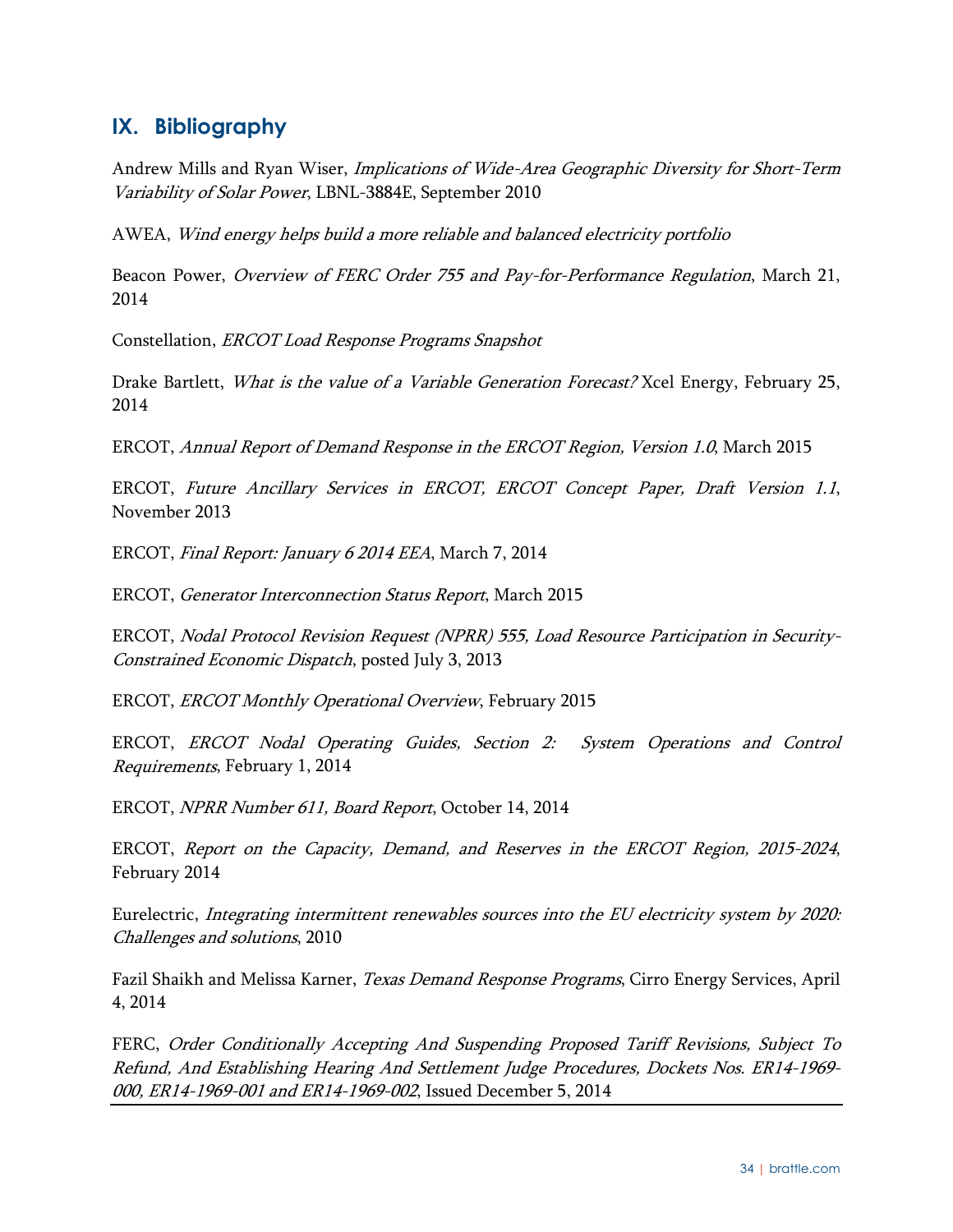Hydro Quebec, Transmission Provider Technical Requirements For The Connection Of Power Plants To The Hydro-Québec Transmission System

Jurgen Weiss, Bruce Tsuchida, Michael Hagerty and Will Gorman, EPA's Clean Power Plan and Reliability: Assessing NERC's Initial Reliability Review, The Brattle Group, February 2015

Keith Parks, *Wind and Solar Integration in Colorado: Challenges and Solutions*, Xcel Energy, August 9, 2011

Lori Bird, Jaquelin Cochran, and Xi Wang, *Wind and Solar Energy Curtailment: Experience and* Practices in the United States, NREL, March 2014

Mahoney et al., A Wind Power Forecasting System to Optimize Grid Integration, IEEE Transactions on Sustainable Energy, Vol. 3, No. 4, October 2012

Milligan et al., Review and Status of Wind Integration and Transmission in the United States: Key Issues and Lessons Learned, NREL, March 2015

Minnesota Department of Energy Resources, Minnesota Renewable Energy Integration and Transmission Study, September 2013

MISO, MISO 2013-2014 Winter Assessment Report, Information Delivery and Market Analysis, June 2014

NERC, Potential Reliability Impacts of EPA's Proposed Clean Power Plan, Initial Reliability Review, November 2014

NREL, 2013 Wind Technologies Market Report, [2014]

Oncor, Dynamic Line Rating, Oncor Electric Delivery Smart Grid Program, Final Report, August 2013

Oncor, West Texas Dynamic Line Rating (DLR) Project, Presentation in March 2013

Paul Wattles, ERCOT ISO and DR Overview 2014, May 21, 2014

Paul Wattles, Item 9: Demand Response Update, August 12, 2014

Paul Wattles, Demand Response Update, ERCOT, October 24, 2014

Pengwei Du, ISO Experiences with Stochastic Wind Forecasting – ERCOT

Public Service Company of Colorado, Xcel Energy, Operating Companies Joint Open Access Transmission Tariff - First Revised Volume No. 1, filed with the Federal Energy Regulatory Commission, May 15, 2014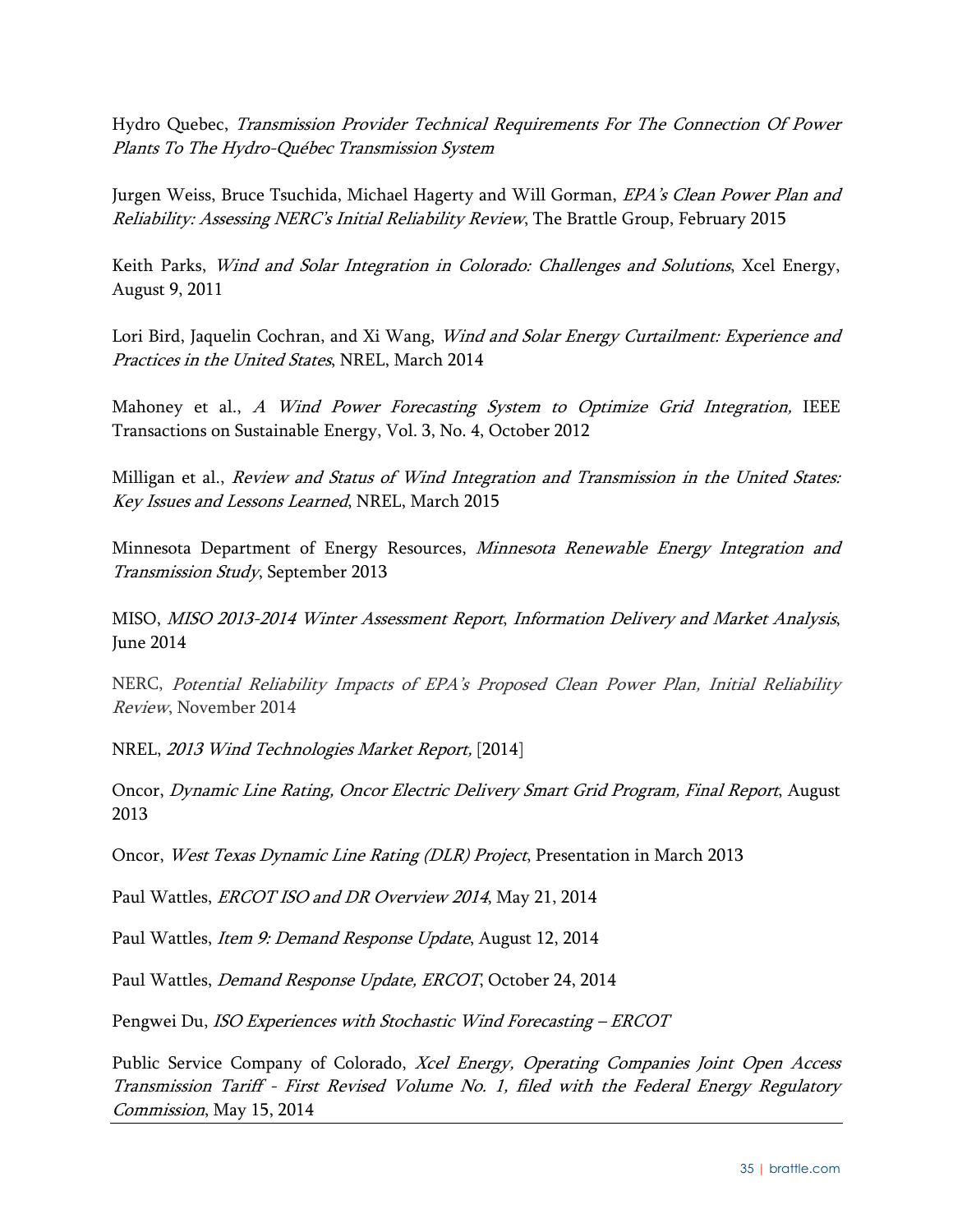Public Utilities Commission of Texas, Memorandum, August 6, 2014

Public Utilities Commission of Texas, Scope of Competition in Electric Markets in Texas, 2009

SEIA, U.S. Solar Market Insight, 2014 Year in Review, Executive Summary, [2015]

Texas Wide Open For Business, The Texas Renewable Energy Industry, 2014

Trip Doggett, ERCOT Update, July 23, 2014

U.S. Energy Information Administration, Electric Power Monthly, March 2015

Warren Katzenstein, Emily Fertig and Jay Apt, The variability of interconnected wind plants, Energy Policy 38, 2010